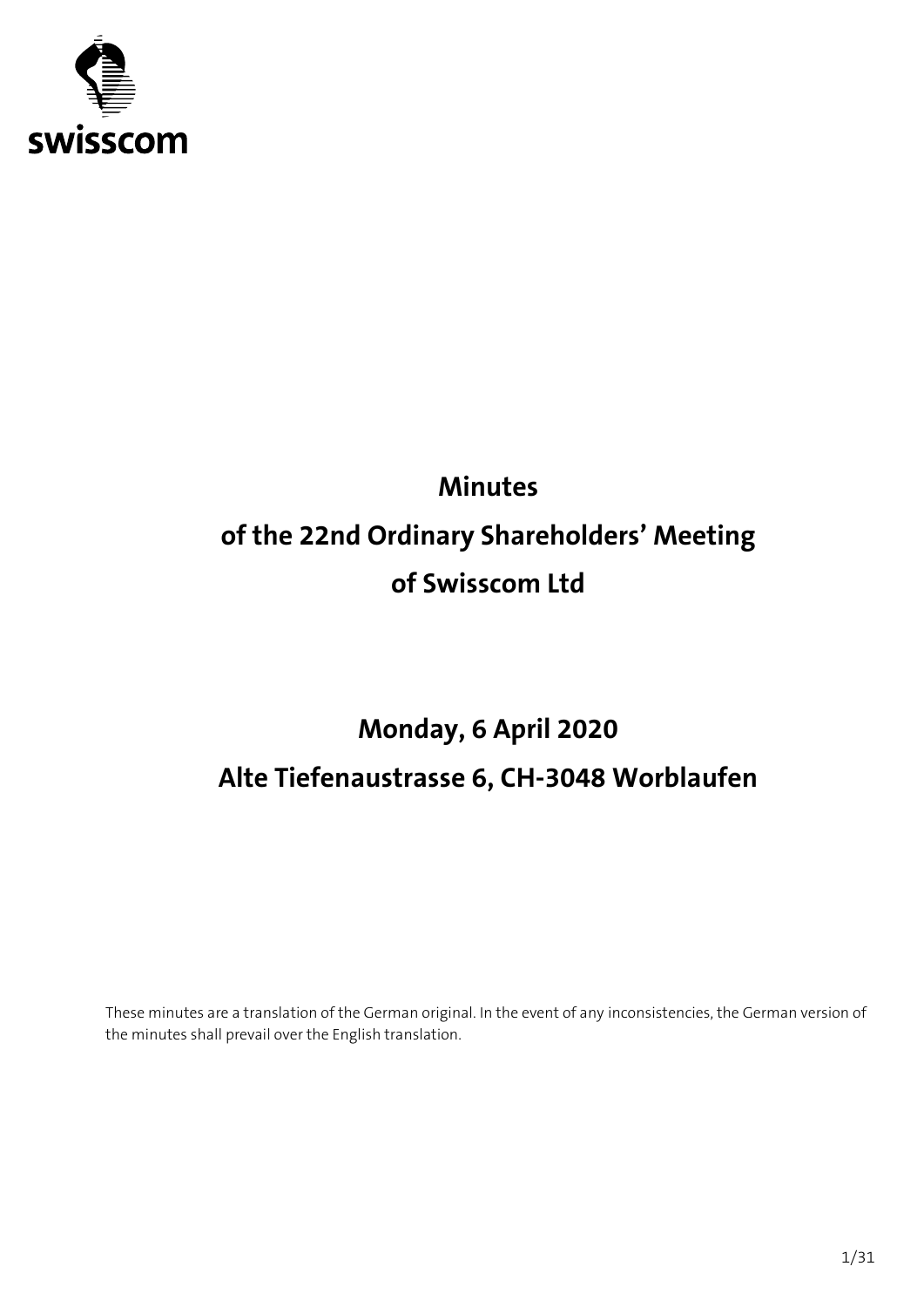

#### **Contents**

| А.  |                                                                                                                                                                          |  |
|-----|--------------------------------------------------------------------------------------------------------------------------------------------------------------------------|--|
| В.  |                                                                                                                                                                          |  |
| C.  |                                                                                                                                                                          |  |
| D.  |                                                                                                                                                                          |  |
| Е.  |                                                                                                                                                                          |  |
| 1.  |                                                                                                                                                                          |  |
| 1.1 | Agenda item 1.1: Approval of the Management Commentary, financial statements of<br>Swisscom Ltd and the consolidated financial statements for the financial year 2019  7 |  |
| 1.2 |                                                                                                                                                                          |  |
| 2.  | Agenda item 2: Appropriation of the 2019 retained earnings and declaration of dividend 10                                                                                |  |
| 3.  | Agenda item 3: Discharge of the members of the Board of Directors and the Group                                                                                          |  |
| 4.  |                                                                                                                                                                          |  |
| 4.1 |                                                                                                                                                                          |  |
| 4.2 |                                                                                                                                                                          |  |
| 4.3 |                                                                                                                                                                          |  |
| 4.4 |                                                                                                                                                                          |  |
| 4.5 |                                                                                                                                                                          |  |
| 4.6 |                                                                                                                                                                          |  |
| 4.7 |                                                                                                                                                                          |  |
| 4.8 |                                                                                                                                                                          |  |
| 4.9 |                                                                                                                                                                          |  |
| 5.  |                                                                                                                                                                          |  |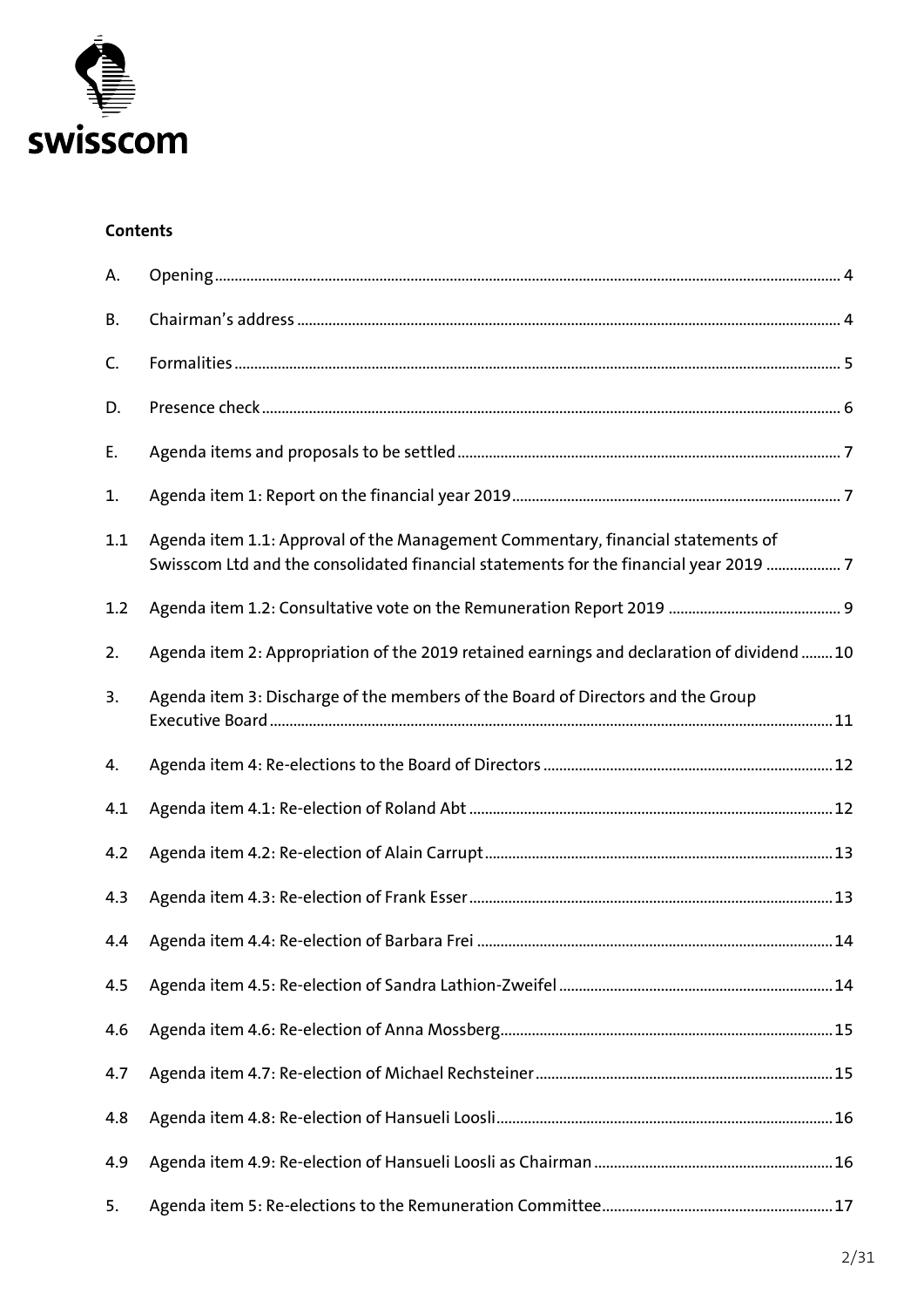

| 5.1 |                                                                                    |  |
|-----|------------------------------------------------------------------------------------|--|
| 5.2 |                                                                                    |  |
| 5.3 |                                                                                    |  |
| 5.4 |                                                                                    |  |
| 5.5 |                                                                                    |  |
| 6.  | Agenda item 6: Remuneration of the members of the Board of Directors and the Group |  |
| 6.1 | Agenda item 6.1: Approval of the total remuneration of the members of the Board of |  |
| 6.2 | Agenda item 6.2: Approval of the total remuneration of the members of the Group    |  |
| 7.  |                                                                                    |  |
| 8.  |                                                                                    |  |
| F.  |                                                                                    |  |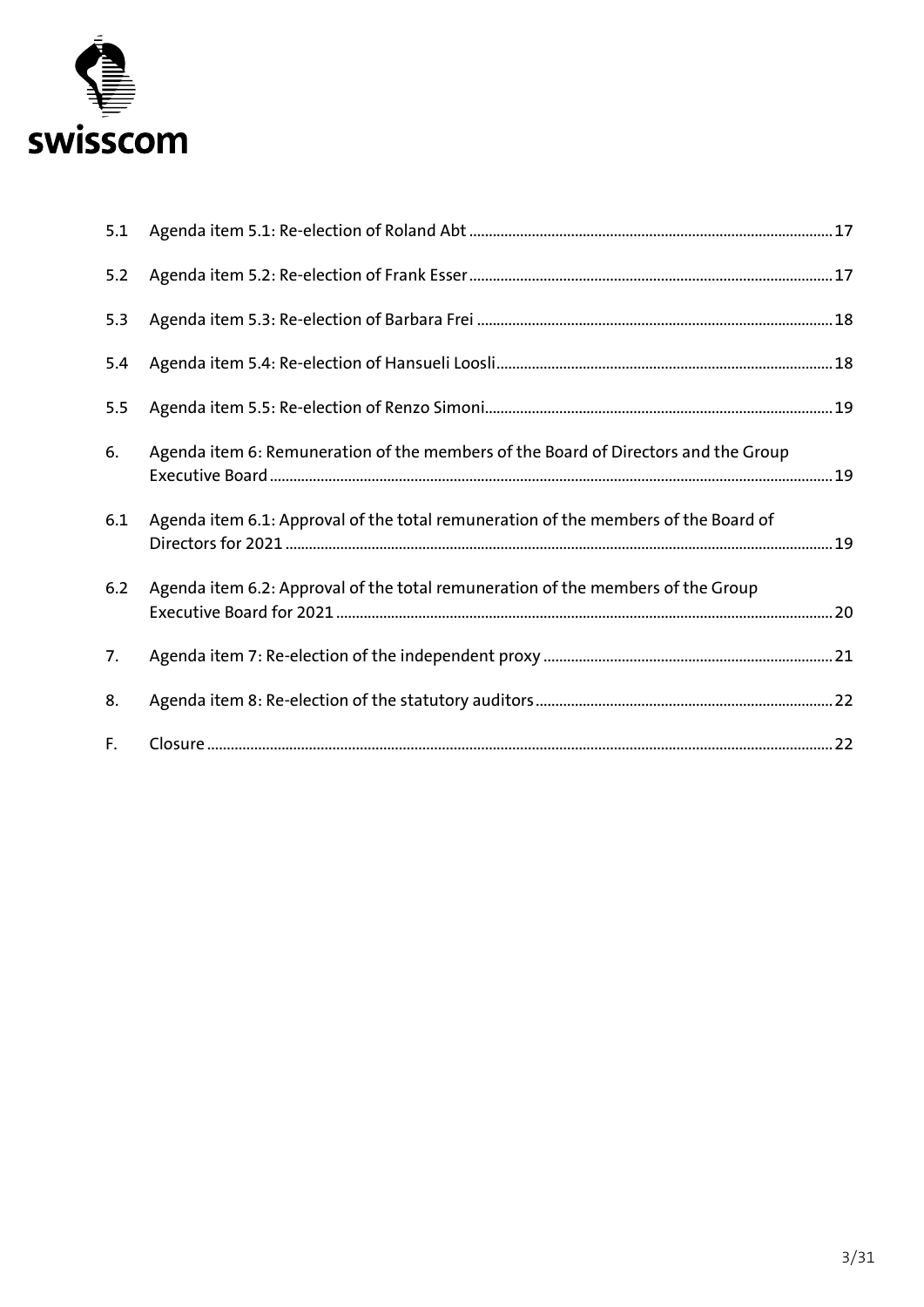

#### <span id="page-3-0"></span>**A. Opening**

Mr Hansueli Loosli, Chairman of the Board of Directors, opened the 22nd Ordinary Shareholders' Meeting of Swisscom Ltd at 1.30 p.m.

He began by stating that extraordinary circumstances require extraordinary measures. Coronavirus is currently dominating events throughout the world. Due to the measures enacted by the Federal Council in the Ordinance 2 on Measures to Combat Coronavirus (COVID-19), today's Shareholders' Meeting must be held without the physical participation of shareholders. He deeply regrets that this is the case.

To provide shareholders with first-hand information, the Shareholders' Meeting is being broadcast live on the Internet in German, French and English. Shareholders were able to cast their votes in advance through the independent proxy.

Along with the Chairman of the Board of Directors – Hansueli Loosli – present on the stage were Urs Schaeppi, CEO and Martin Vögeli, Head of Group Strategy & Board Services and Secretary of the Board of Directors. Due to the extraordinary situation, the other members of the Board of Directors and the Group Executive Board are not attending the meeting today.

## <span id="page-3-1"></span>**B. Chairman's address**

Hansueli Loosli introduced his Chairman's speech and begins by saying that the current coronavirus situation is making the value of the network infrastructure clearer. The benefits of Swisscom's policy of driving forward Switzerland's digitisation for years and constantly expanding its infrastructure are now evident. Many companies are becoming aware of the benefits that digitisation can bring to their business. This means that the crisis could also be an opportunity.

In the 2019 financial year, Swisscom managed to hold its own successfully in a challenging environment. At the same time, Swisscom was able to report a solid result: Group revenue declined slightly, while profits were higher due to one-off effects. The Board of Directors is satisfied with the 2019 results. Swisscom has achieved its goals and maintained its strong market position in Switzerland.

With the aim of offering customers the best customer experience, Swisscom wants to continue to set itself apart from the competition by providing the best infrastructure, advanced products and exceptional service. This is why Swisscom will be investing heavily in network expansion over the next few years. By the end of 2025, the fibre-optic coverage in households and shops should be doubled compared to 2019. Swisscom also wants to make more convergent use of network technologies. Finally, Swisscom also sees great opportunities in the new 5G technology and continues to invest in the expansion of 5G.

The Italian subsidiary Fastweb plays an important role. However, a great deal depends on how quickly Italy recovers from the coronavirus crisis and this is difficult to assess at the present time.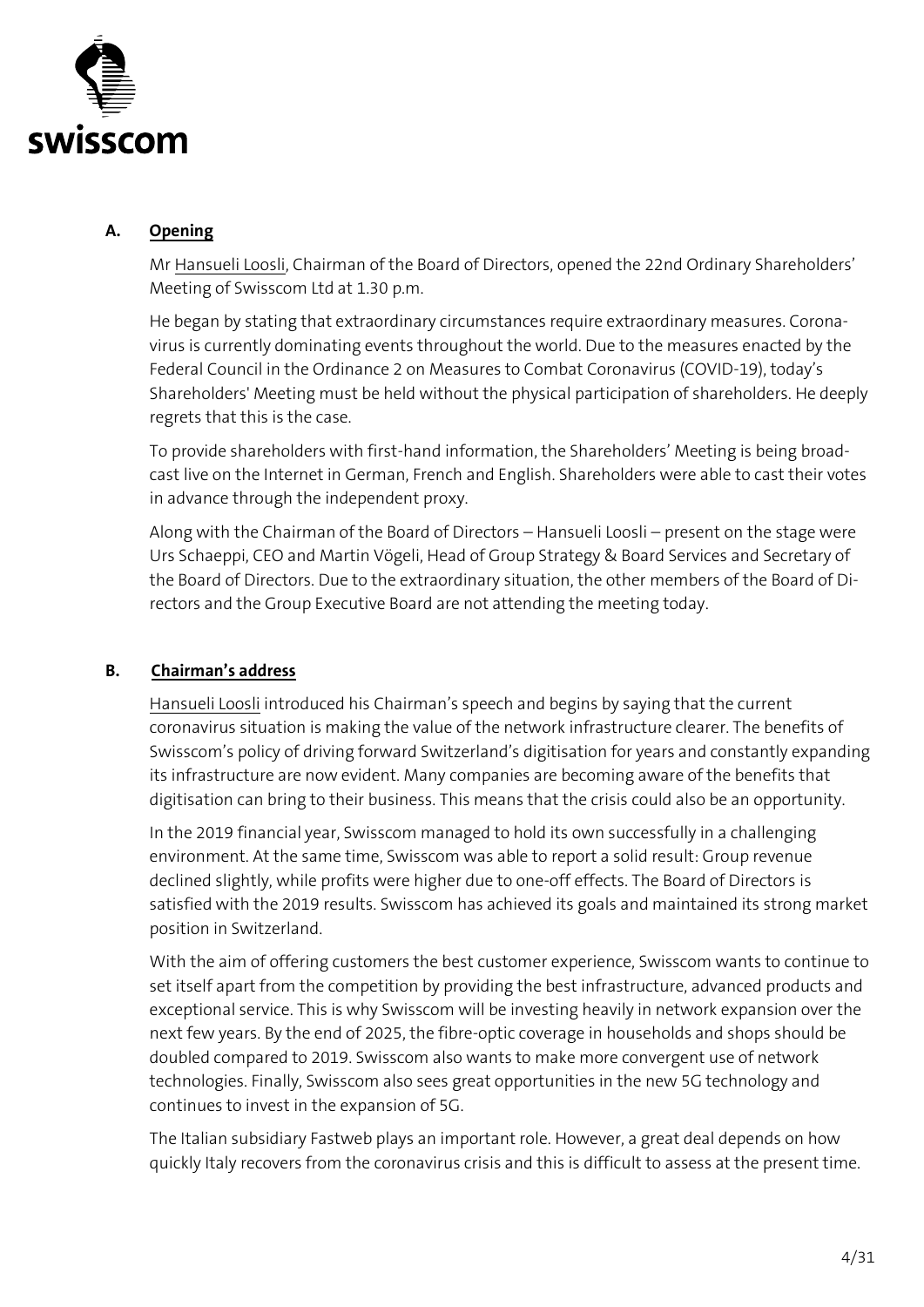

Despite this, Swisscom's ambition is to achieve further growth in broadband, mobile communications and business customers.

Last year, the Swisscom share price rose by 9.1% to CHF 512.60, while the Swiss share index SMI rose by 26%. The Swisscom share has performed significantly better than that of other European telecommunications service providers. The dividend yield for the 2019 financial year is an attractive 4.7%. The total dividend of CHF 1.14 billion proposed to today's Shareholders' Meeting will continue to give the Swisscom share a solid dividend rating. To this end, Swisscom is adhering to its principle of at least maintaining the previous year's dividend, provided targets are achieved.

Marc Werner left Swisscom at the end of December 2019. As a result, the Sales & Services and Products & Marketing divisions were merged into the new Retail Customers division as of 1 January 2020. In spring 2019, the enterprise customers and SME businesses were already combined to form the Business Customers division under the leadership of Urs Lehner.

The biggest challenges in 2020 remain market saturation, fierce competition and high price pressure. Uncertainty also creates uncertainty about the further spread of coronavirus and its effects on business. Swisscom intends to meet these challenges with attractive products, network quality and excellent customer service. In addition to this, we are further driving forward the company's transformation and rigorously continuing to pursue the cost targets that have been set.

For the 2020 financial year, Swisscom expects net revenue of around CHF 11.1 billion, EBITDA of around CHF 4.3 billion and capital expenditure of around CHF 2.3 billion. Subject to achieving its targets, Swisscom will propose payment of an unchanged, attractive dividend of CHF 22 per share for the 2020 financial year at the 2021 Shareholders' Meeting. This outlook could be influenced by the effects of the coronavirus pandemic, therefore quantification is not possible at this stage. A possible financial impact would depend on various circumstances, including the duration of the pandemic and the measures imposed, as well as the support measures provided to the Swiss economy by the federal government.

With an expression of thanks to employees, the Group Executive Board and in particular to CEO Urs Schaeppi and all shareholders, the Chairman concludes his speech and leads on to the formal part of the Shareholders' Meeting.

(The manuscript (in German) can be found in Annex 1 to the minutes).

## <span id="page-4-0"></span>**C. Formalities**

With regard to the formal statements and the constitution of the Shareholders' Meeting, the Chairman, presiding in accordance with the Articles of Incorporation, stated the following: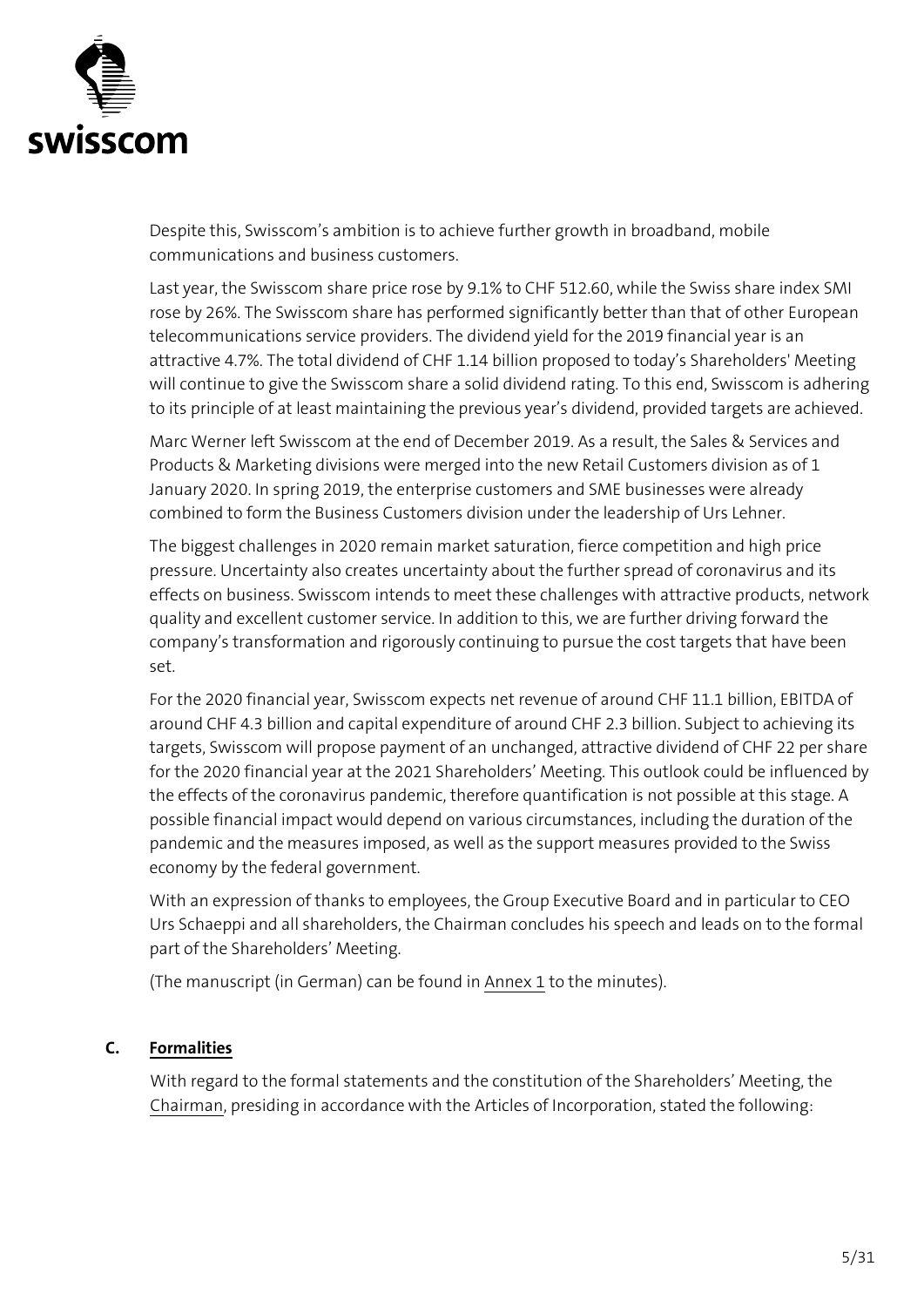

#### Convening the Ordinary Shareholders' Meeting

The Ordinary Shareholders' Meeting had been convened in proper form and is quorate. The invitation was published in the Swiss Commercial Gazette on 28 February 2020. The shareholders listed in the share register received written invitations by post or, if requested, electronically. The information that the Shareholders' Meeting will be held without the physical participation of shareholders has been published on the Internet since 20 March 2020. It was also announced in the Swiss Commercial Gazette on 24 March 2020. No requested additions to the agenda were received.

The annual report has been available at company headquarters since 6 February 2020. It was also sent to shareholders by post upon request.

The statutory auditor, PwC AG, which audited the annual financial statements and consolidated financial statements and Remuneration Report for the 2019 financial year, was represented at today's Ordinary Shareholders' Meeting by Mr Peter Kartscher.

#### Keeper of the minutes and vote counter

The Chairman nominated Martin Vögeli as keeper of the minutes and Peter Kartscher as vote counter for today's Shareholders' Meeting.

#### Resolutions and quorum of the Ordinary Shareholders' Meeting

The Shareholders' Meeting passes its resolutions with the absolute majority of the valid votes. Abstentions do not count as votes. The Shareholders' Meeting forms a quorum regardless of the number of shareholders in attendance and shares represented by proxy.

The Chairman determined that today's meeting constitutes a quorum for the agenda items to be covered.

#### Agenda items

The agenda items for today's Shareholders' Meeting are projected onto the screen and can also be found in the written invitation.

#### <span id="page-5-0"></span>**D. Presence check**

After counting the number of attendees and proxies, the attendance results are as follows:

| Shareholders in attendance: | 2 |                         |
|-----------------------------|---|-------------------------|
| Independent voting proxy:   |   |                         |
| Shareholders represented:   |   | 0 Shares/votes          |
| Independent voting proxy:   |   | 39,296,129 Shares/votes |
| Total shares represented:   |   | 39,296,129 Shares/votes |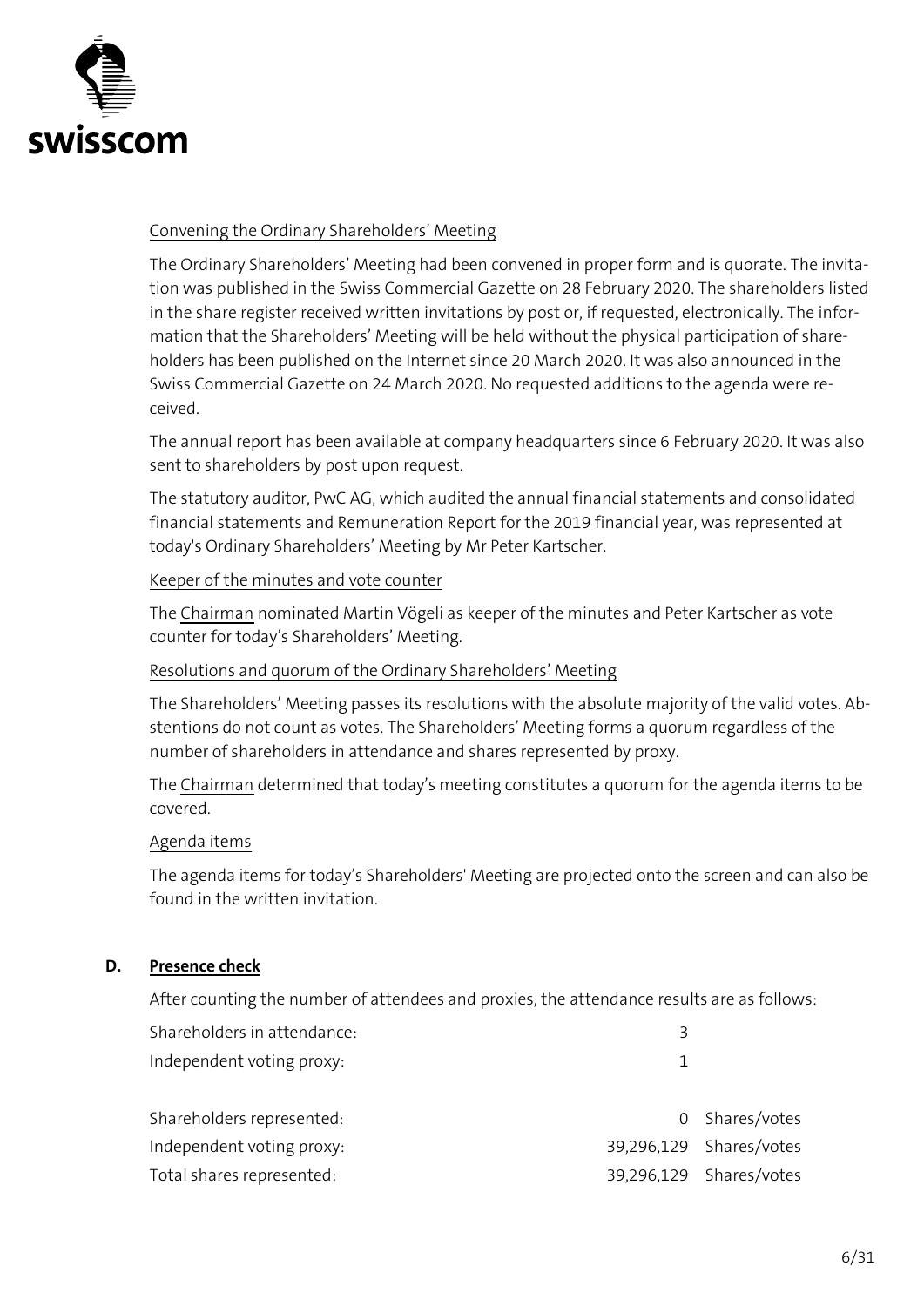

Three shareholders are present: the Chairman, the CEO and the Secretary. The shareholders have granted the independent proxy a power of attorney. Each share with a voting right listed in the share register entitles the holder to one vote. A total of 39,296,129 registered shares with a nominal value of CHF 1 each or 39,296,129 voting rights are thus represented. This corresponds to 87.39% of voting shares. Swisscom-held shares were not represented.

#### <span id="page-6-0"></span>**E. Agenda items and proposals to be settled**

#### <span id="page-6-1"></span>**1. Agenda item 1: Report on the financial year 2019**

## <span id="page-6-2"></span>**1.1 Agenda item 1.1: Approval of the Management Commentary, financial statements of Swisscom Ltd and the consolidated financial statements for the financial year 2019**

The Board of Directors proposed that the Management Commentary, the financial statements of Swisscom Ltd and the consolidated financial statements for the financial year 2019 be approved.

The Chairman advised that comprehensive reports by the Board of Directors and the Group Executive Board can be found in the Annual Report 2019, which will be sent to shareholders upon request.

The Chairman gives the floor to Urs Schaeppi, CEO. Urs Schaeppi welcomes the shareholders and says in his introductory statement that he intends to address three topics: (1) review of 2019, (2) highlights and innovations and (3) challenges and priorities in 2020.

(1) In the 2019 financial year, Swisscom generated revenues of CHF 11.45 billion, but due to the price collapse in Switzerland, these revenues were slightly lower than in the previous year. Operating profit was CHF 4.36 billion and was a stable and good result, regardless of the special effects. At CHF 1.67 billion, Swisscom achieved a solid net profit that was higher than the previous year. The investments in infrastructure of CHF 2.44 billion or approx. 20 per cent of revenues are noteworthy.

(2) As a highlight, Urs Schaeppi mentions in his introduction that Swisscom came out on top in all important tests in the mobile phone sector. Thanks to investments, Swisscom has 99 per cent coverage in the 4G network. In February 2019, Swisscom was able to purchase a good proportion of 5G frequencies at auction and was then the first provider in Europe to launch 5G commercially. In Switzerland, Swisscom offers 90% coverage with a basic 5G version. Further investments will be made in the networks in order to be able to exploit the full potential of 5G. Currently, the expansion of the 5G network is causing major problems because it is being blocked. He said that he understood the uncertainty among the public and that Swisscom takes such fears seriously. But the facts show that the World Health Organisation and the expert committees give the all-clear.

2019 was also marked by many innovations, of which he is proud. Urs Schaeppi cites as examples the new Swisscom TV Box and the bundled product inOne mobile go with the integrated roaming function. The Swisscom TV Box is equipped with voice control and smart home functionality. This home networking potential is a new opportunity for Swisscom.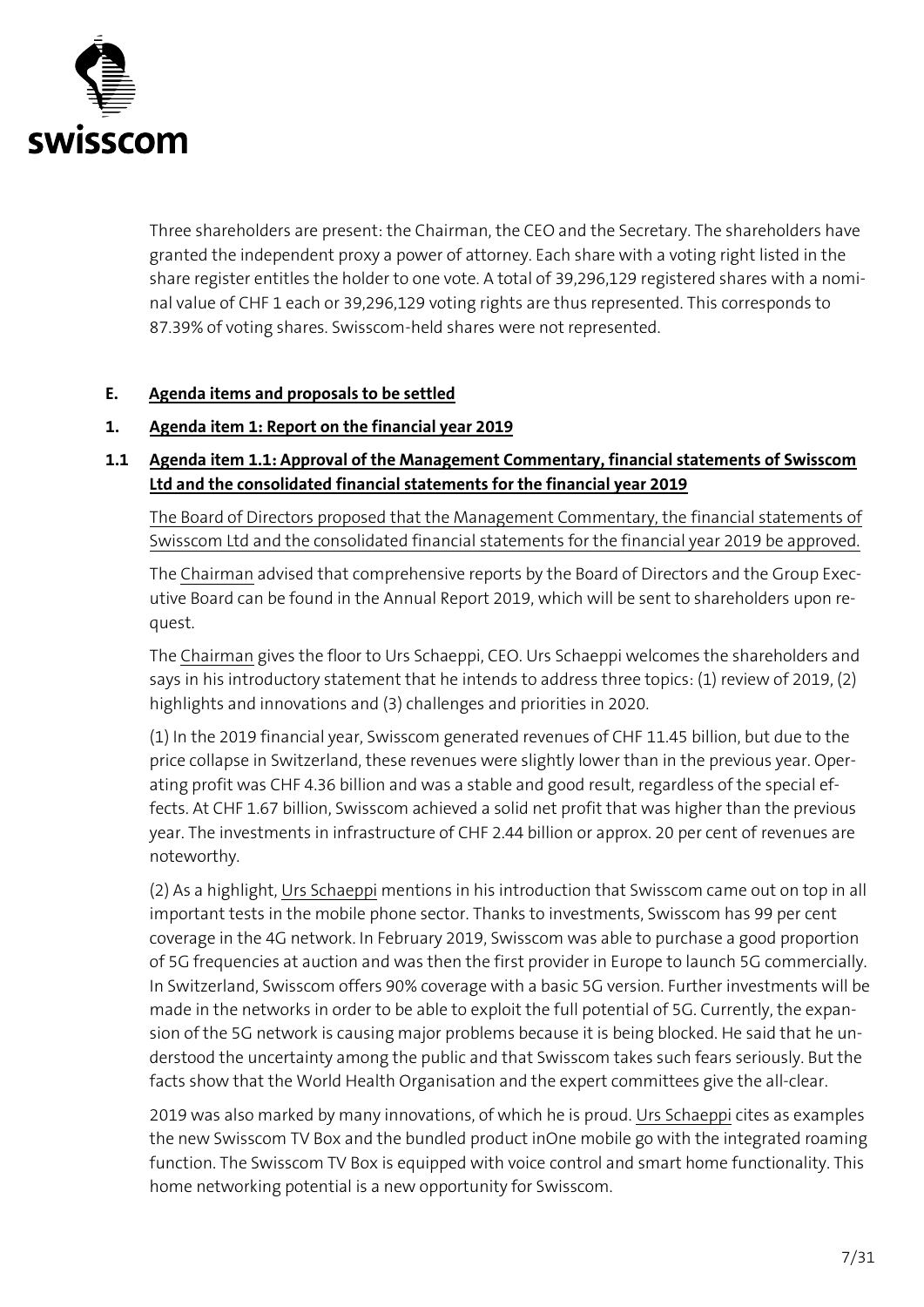

Networks of high quality are needed in order for all this to be possible. At the beginning of this year however, Swisscom did not fully meet its own ambition of highly stable networks. The failures caused him grave concern and did not accord with Swisscom's standards. The overall availability and stability of the networks have improved substantially in recent years. The minutes of downtime in the fixed-line sector have fallen by 30 per cent since 2017. The networks are designed redundantly. If one component fails, another one takes over. However, this redundancy does not fully apply to software errors. Swisscom and the entire industry would therefore have to make the networks more resilient so that stable networks are available everywhere and at all times. Network complexity poses a further challenge in network construction and operation. Furthermore, the service life of the technical components would be permanently reduced. Today, it often only lasts three years and results in permanent network restructuring. Swisscom makes around 4,000 maintenance software interventions in the networks every week. To further increase stability, the architectures of the networks therefore need to be simplified and the processes automated to a greater extent. Overall, Swisscom is performing well.

Urs Schaeppi went into more detail about the network strategy until the end of 2025. He explained that Swisscom promises to modernise every municipality with fibre-optic technology by the end of 2021. 90 per cent of households would then have bandwidths of 80 Mbps and higher, 75 per cent would even reach speeds of over 200 Mbps. This is excellent by international comparison. The goal is to double the coverage with fibre-optic technologies by 2025. 50 to 60 per cent of Switzerland will have the Fiber to the Home (FTTH) product, which means that the fibre-optic line will reach into their own household. 5G is the new technology in mobile communications. It is more efficient, more sustainable and requires significantly less energy than older technologies. It also reduces radiation exposure while maintaining the same usage behaviour and is a platform for innovation. The blocking of the expansion not only adversely affects 5G, but also Swisscom's 4G network. However, data consumption continues to rise. It is a matter of time before data jams occur in networks. Switzerland must therefore make every effort to ensure that the networks can be further expanded.

Urs Schaeppi commented on the subsidiary Fastweb in Italy, saying that it had grown in all segments and reported a very solid and good performance. Fastweb grew by 4 per cent in the broadband segment and by 26 per cent in mobile communications, which led to a 5 per cent increase in revenues to EUR 2.2 billion. Operating profit before depreciation, interest and amortisation amounted to EUR 750 million and was thus 8 per cent higher than in the previous year.

(3) Regarding the challenges, Urs Schaeppi stated that the market is a great challenge; it is not only characterised by national, but also by international competition, in the TV sector for example. Large investments in network expansion are imminent and in the political environment, Swisscom is dependent on the framework conditions for mobile network expansion. At present, the current coronavirus crisis is preoccupying him. He said that he is proud that Swisscom has managed to operate 85 per cent of Swisscom from the home office within a short space of time without any loss of performance. And this also shows the potential of digitisation. The outlook for the business in 2020 is still unclear, but Swisscom is working intensively on this with the help of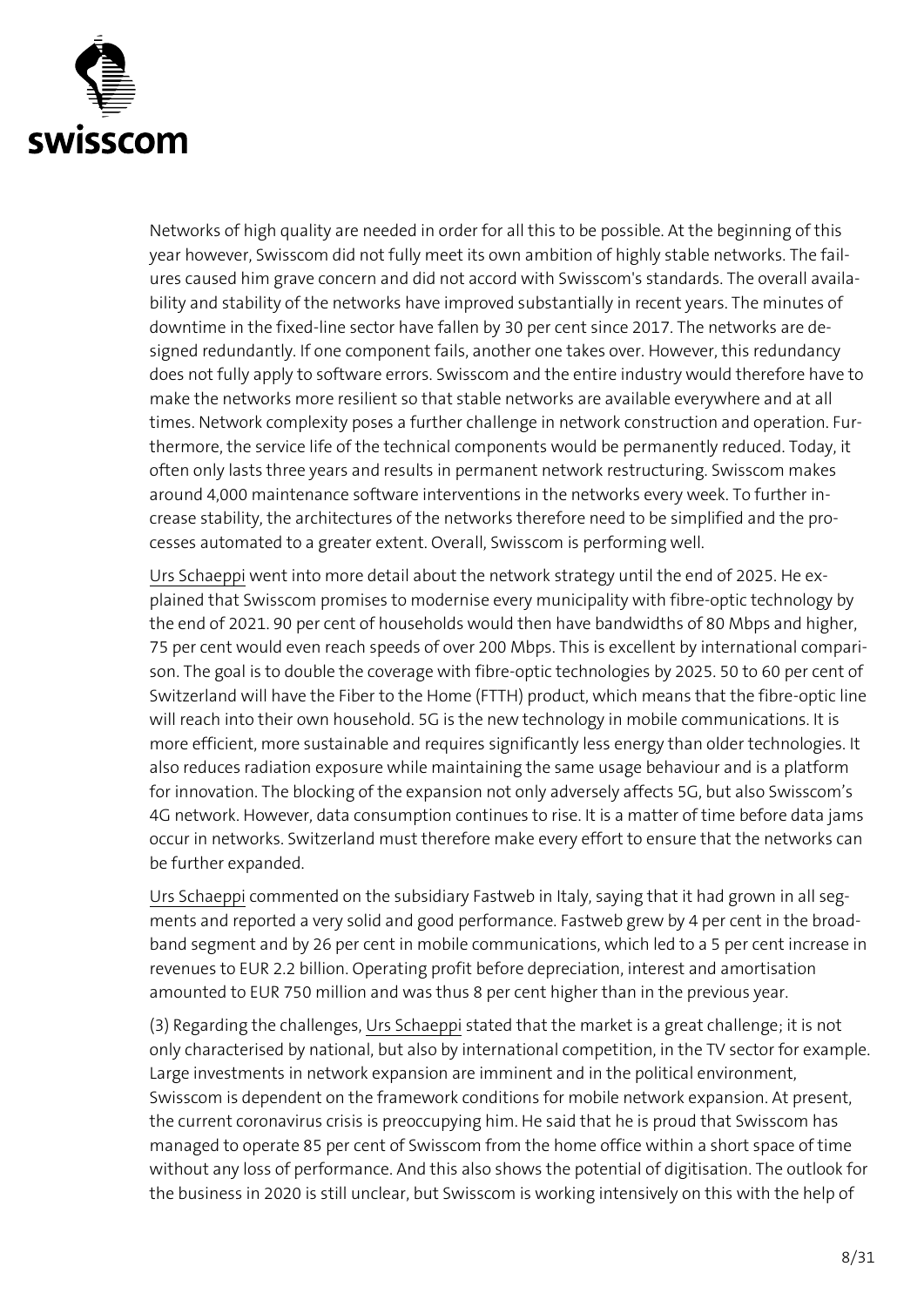

task forces. Developments will depend primarily on the duration of this crisis and the effectiveness of the measures taken by the Federal Council and industry. Swisscom is meeting these challenges with innovation, customer service and high-quality network services. Swisscom will continue to launch innovative products in the entire entertainment sector for residential customers and invest in IT solutions in the business customers market. Cloud and security services would become growth areas. Fastweb, together with its partner WindTre, will invest more in 5G in order to achieve a stronger market position. In this way, the core business, the Internet, could also be strengthened. Swisscom must also proactively develop its cost structures. Swisscom has set itself the goal of reducing costs by CHF 100 million in 2020.

Finally, Urs Schaeppi would like to thank the shareholders for their confidence in Swisscom.

(The manuscript (in German) can be found in Annex 2 to the minutes).

The Chairman then stated that PwC AG, as the statutory auditor for Swisscom Ltd, recommended that the annual and consolidated financial statements be approved and that the relevant reports did not include any qualified opinions. The Chairman availed himself of the opportunity to thank the auditors for their diligent work, the careful execution of their mandate and for their excellent and solution-oriented cooperation.

There was no request for discussion.

The Shareholders' Meeting approved the management commentary, the financial statements of Swisscom Ltd and the consolidated financial statements for the financial year 2019 with the following result.

| Valid votes cast  | 38,923,396        |       |
|-------------------|-------------------|-------|
| Absolute majority | 19,461,699        |       |
| Yes votes         | 38,907,879 99.96% |       |
| No votes          | 15,517            | 0.04% |
| Abstentions       | 372,733           |       |

## <span id="page-8-0"></span>**1.2 Agenda item 1.2: Consultative vote on the Remuneration Report 2019**

The Board of Directors proposed that affirmative notice of the Remuneration Report 2019 be taken by means of a consultative vote.

The Chairman advised that the result of the vote is not legally binding. The result of the vote provides an indicator for the Board of Directors as to whether the shareholders agree with the remuneration system and the remuneration for the 2019 financial year. The annual report sets out Swisscom's remuneration policy and the payments to the members of the Board of Directors and the Group Executive Board in 2019 in a detailed and transparent manner.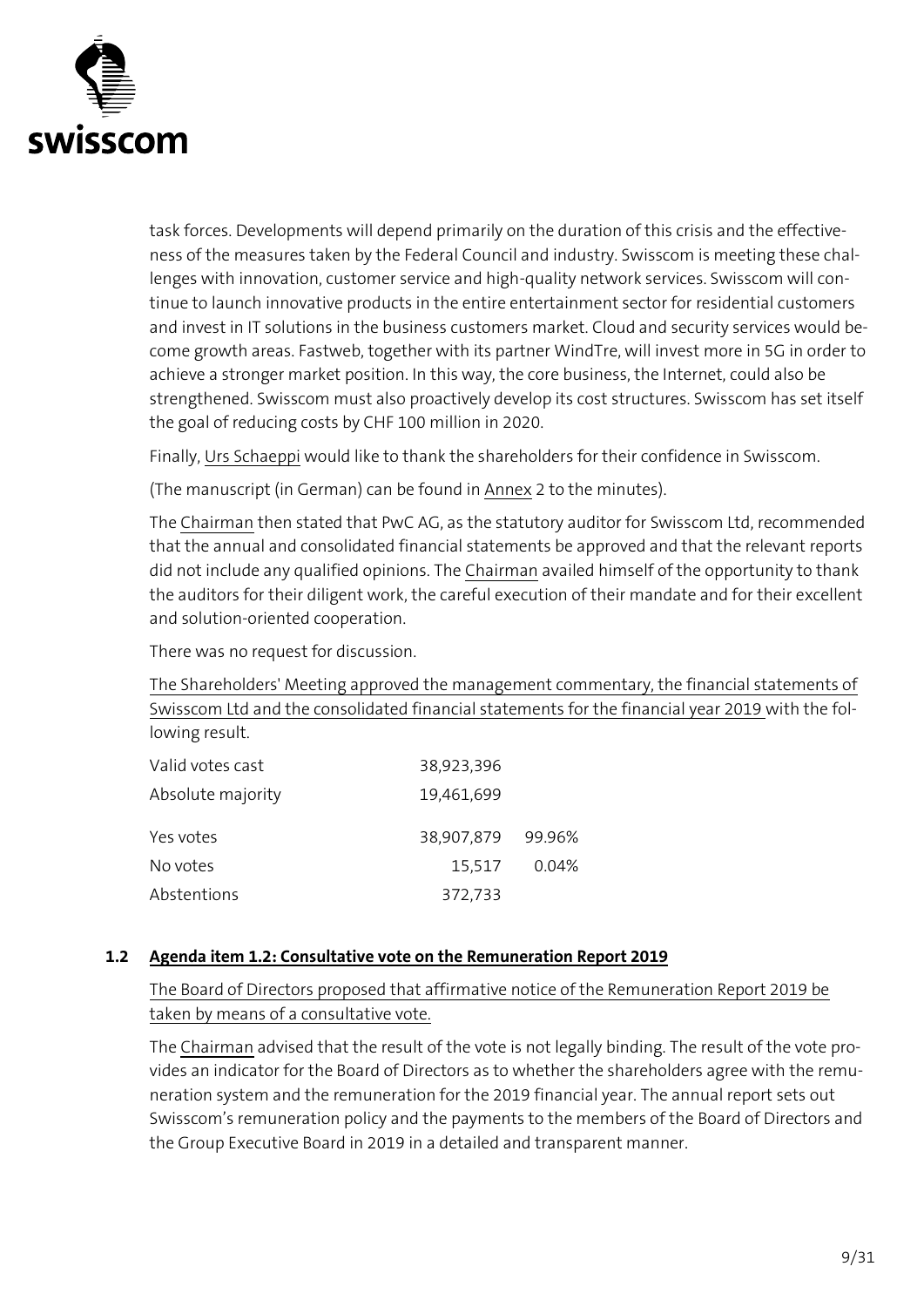

The Chairman advised that in 2019, the payments to the Board of Directors, including social security contributions, amounted to CHF 2,212 million, which was approximately 3.4% lower than in the previous year. The lower remuneration for 2019 was attributable to the early resignation of one member of the Board of Directors as of 31 December 2018 and the fact that fewer meetings were held overall. The maximum total amount authorised by the Shareholders' Meeting for 2019 – CHF 2.5 million – was therefore observed.

The Chairman also outlined the performance-related remuneration system of the Swisscom Group Executive Board, which consists of a fixed basic remuneration, a performance-related variable component and fringe benefits. For 2019, payments totalling CHF 7.516 million were paid out to the Group Executive Board, i.e. CHF 500,000 or 6.2% less than in the previous year. The CEO's total remuneration decreased by CHF 70,000 or 3.8%. The decrease in total remuneration was mainly due to a lower variable remuneration and the changed composition of the Group Executive Board. The total remuneration in 2019 is therefore in line with the total amount (CHF 9.7 million) approved by the Shareholders' Meeting for 2019.

In conclusion, the Chairman pointed out that the Board of Directors ensures transparency with the remuneration report and proves that appropriate salaries are being paid and a policy based on sound judgement is being pursued. The auditors have examined the remuneration report and confirm that it complies with the law and Articles 14 to 16 of the Ordinance against Excessive Remuneration in Listed Companies.

There was no request for discussion.

In accordance with the proposal, the Ordinary Shareholders' Meeting took affirmative notice of the Remuneration Report 2019 with the following result:

| Valid votes cast  | 38,867,934 |        |
|-------------------|------------|--------|
| Absolute majority | 19,433,968 |        |
| Yes votes         | 37,837,908 | 97.35% |
| No votes          | 1,030,026  | 2.65%  |
| Abstentions       | 428,195    |        |

## <span id="page-9-0"></span>**2. Agenda item 2: Appropriation of the 2019 retained earnings and declaration of dividend**

| Retained earnings breakdown as follows:        |      |               |
|------------------------------------------------|------|---------------|
| Balance carried forward from the previous year | CHF. | 5,284 million |
| Net income 2019                                | CHF. | 1,401 million |
| Total retained earnings 2019                   | CHF  | 6,685 million |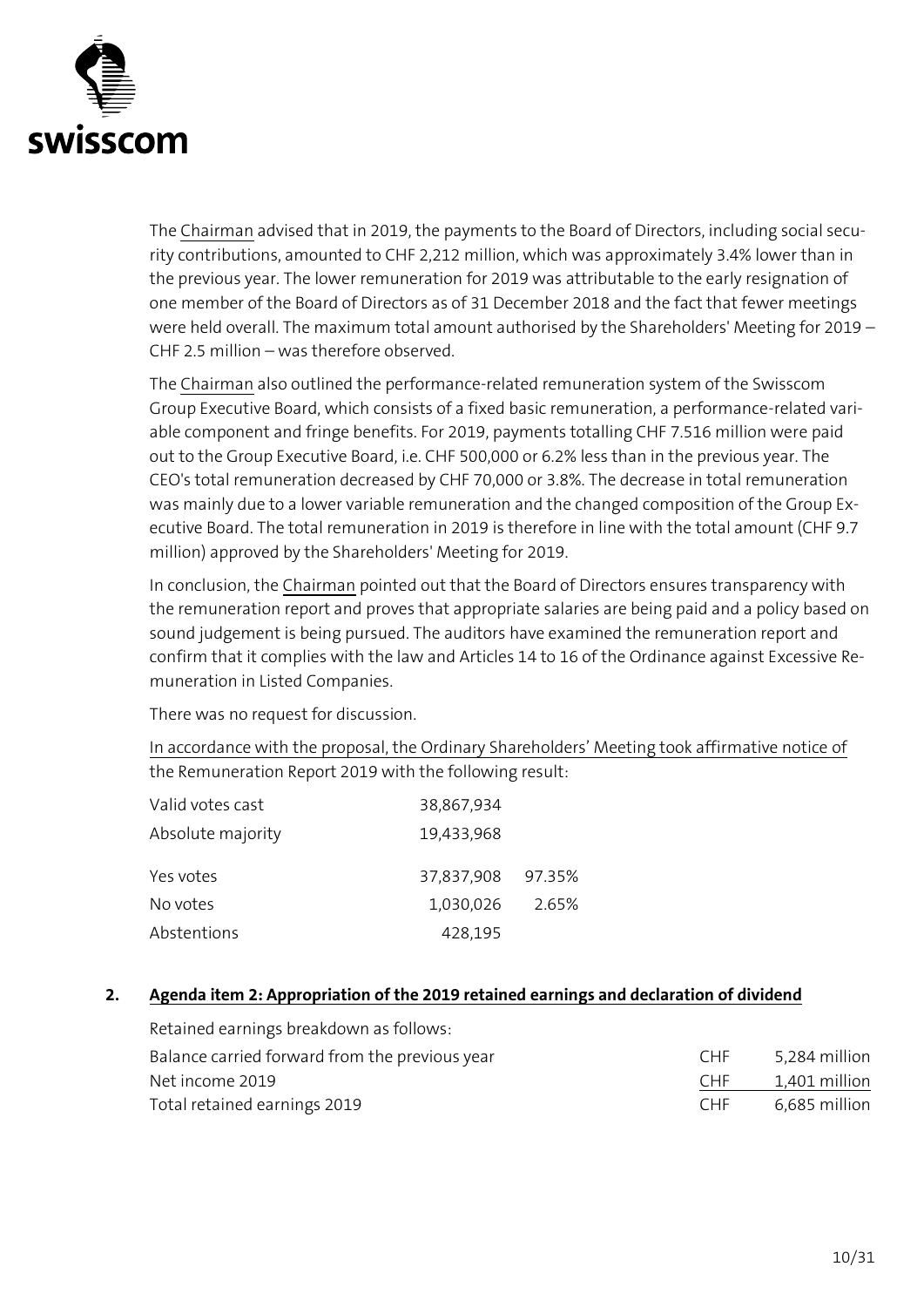

The Board of Directors proposed that the retained earnings from financial year 2019 of CHF 6,685 million be appropriated as follows:

Dividend of CHF 22 per share for 51,801,941 shares<sup>1</sup> CHF 1,140 million Balance to be carried forward **EXECUSE 10** CHF 5,545 million

No dividends will be paid out on shares held by Swisscom Ltd.

The Chairman determined that the shareholders will be paid out on 14 April 2020 a gross dividend of CHF 22 per share, or after deducting of federal withholding tax of 35%, a net dividend of CHF 14.30 per share, subject to the proposal being approved.

There was no request for discussion.

The Chairman therefore proceeded to vote on the proposal of the Board of Directors regarding agenda item 2.

The Shareholders' Meeting approves the proposal by the Board of Directors with the following result:

| Valid votes cast  | 38,941,411        |       |
|-------------------|-------------------|-------|
| Absolute majority | 19,470,706        |       |
| Yes votes         | 38,911,551 99.92% |       |
| No votes          | 29,860            | 0.08% |
| Abstentions       | 354,718           |       |

#### <span id="page-10-0"></span>**3. Agenda item 3: Discharge of the members of the Board of Directors and the Group Executive Board**

The Board of Directors proposed that discharge be granted to the members of the Board of Directors and the Group Executive Board for the financial year 2019.

The members of the Board of Directors and all persons who were members of management during financial year 2019 are not entitled to votes for their own shares or shares represented by proxy. These persons were asked to abstain from voting. This also applies to the representative of these persons.

There was no request for discussion.

The Shareholders' Meeting discharged the members of the Board of Directors and the Group Executive Board for the 2019 financial year with the following result:

÷,

<sup>1</sup> As of: 31 December 2019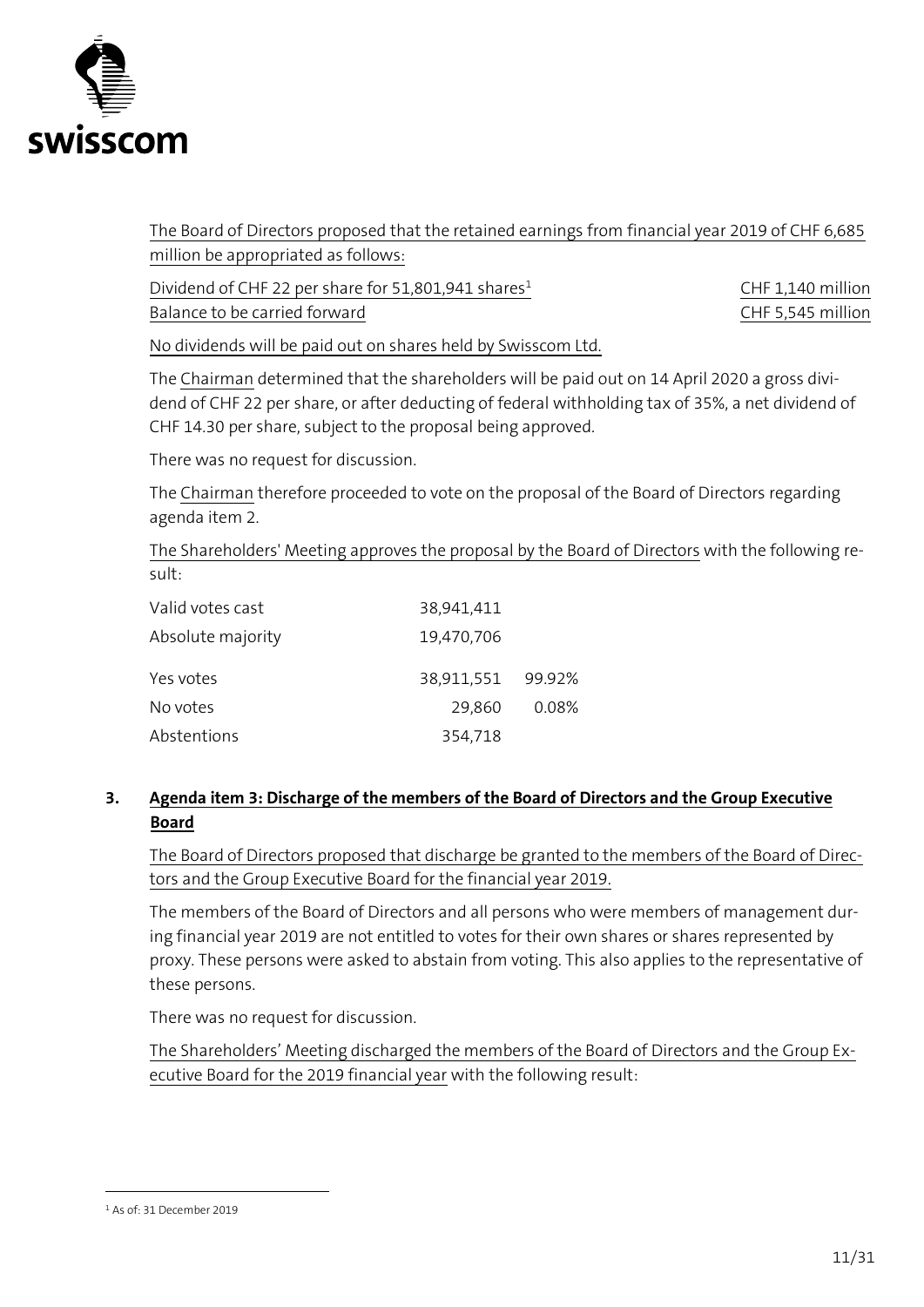

| Valid votes cast  | 38,885,055 |        |
|-------------------|------------|--------|
| Absolute majority | 19,442,528 |        |
| Yes votes         | 38,830,550 | 99.86% |
| No votes          | 54,505     | 0.14%  |
| Abstentions       | 398,821    |        |
|                   |            |        |

#### <span id="page-11-0"></span>**4. Agenda item 4: Re-elections to the Board of Directors**

The Chairman announced that all members of the Board of Directors were standing for re-election to the positions on which the Shareholders' Meeting is voting. The representative of the Confederation Renzo Simoni is not elected by the Shareholders' Meeting but is delegated by the Federal Council. The Federal Council appointed him for a further term of office up to the conclusion of the 2020 Shareholders' Meeting.

The Chairman further notes that the education, curriculum vitae and previous functions of each Board member are fully disclosed in the 2019 Corporate Governance Report. The invitation to the Shareholders' Meeting also contains a summary of the proceedings. The Chairman therefore refrains from introducing the members again.

#### <span id="page-11-1"></span>**4.1 Agenda item 4.1: Re-election of Roland Abt**

The Board of Directors proposed that Roland Abt be re-elected as a Member of the Swisscom Board of Directors for a period of time until the conclusion of the next Ordinary Shareholders' Meeting.

There was no request for discussion.

In accordance with the proposal, the Shareholders' Meeting elected Roland Abt as a member of the Board of Directors for a further term of office ending with the conclusion of the next Ordinary Shareholders' Meeting with the following result:

| Valid votes cast  | 38,916,604        |       |
|-------------------|-------------------|-------|
| Absolute majority | 19,458,303        |       |
| Yes votes         | 38,698,342 99.44% |       |
| No votes          | 218,262           | 0.56% |
| Abstentions       | 379,525           |       |

Roland Abt accepted his election.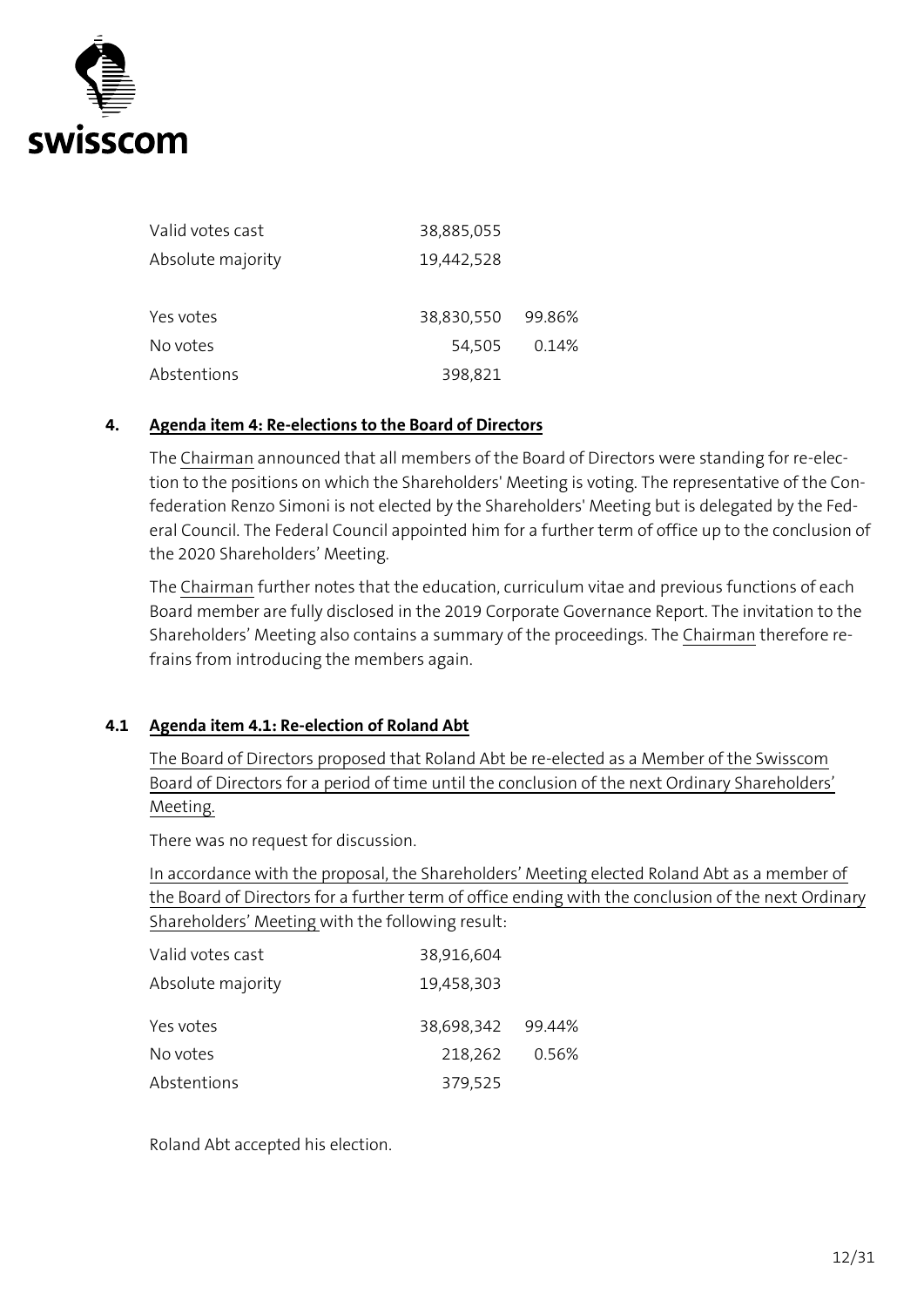

## <span id="page-12-0"></span>**4.2 Agenda item 4.2: Re-election of Alain Carrupt**

The Board of Directors proposed that Alain Carrupt be re-elected as member of the Swisscom Board of Directors for a period of time until the conclusion of the next Ordinary Shareholders' Meeting.

There was no request for discussion.

In accordance with the proposal, the Shareholders' Meeting elected Alain Carrupt as a member of the Board of Directors for a further term of office ending with the conclusion of the next Ordinary Shareholders' Meeting with the following result:

| Valid votes cast  | 38,916,669        |       |
|-------------------|-------------------|-------|
| Absolute majority | 19,458,335        |       |
| Yes votes         | 38,839,448 99.80% |       |
| No votes          | 77.221            | 0.20% |
| Abstentions       | 379,460           |       |

Alain Carrupt accepted his election.

## <span id="page-12-1"></span>**4.3 Agenda item 4.3: Re-election of Frank Esser**

The Board of Directors proposed that Frank Esser be re-elected as member of the Board of Directors for a period of time until the conclusion of the next Ordinary Shareholders' Meeting.

There was no request for discussion.

In accordance with the proposal, the Shareholders' Meeting elected Frank Esser as a member of the Board of Directors for a further term of office ending with the conclusion of the next Ordinary Shareholders' Meeting with the following result:

| Valid votes cast  | 38,918,169        |       |
|-------------------|-------------------|-------|
| Absolute majority | 19,459,085        |       |
| Yes votes         | 38,660,356 99.34% |       |
| No votes          | 257,813           | 0.66% |
| Abstentions       | 377,960           |       |

Frank Esser accepted his election.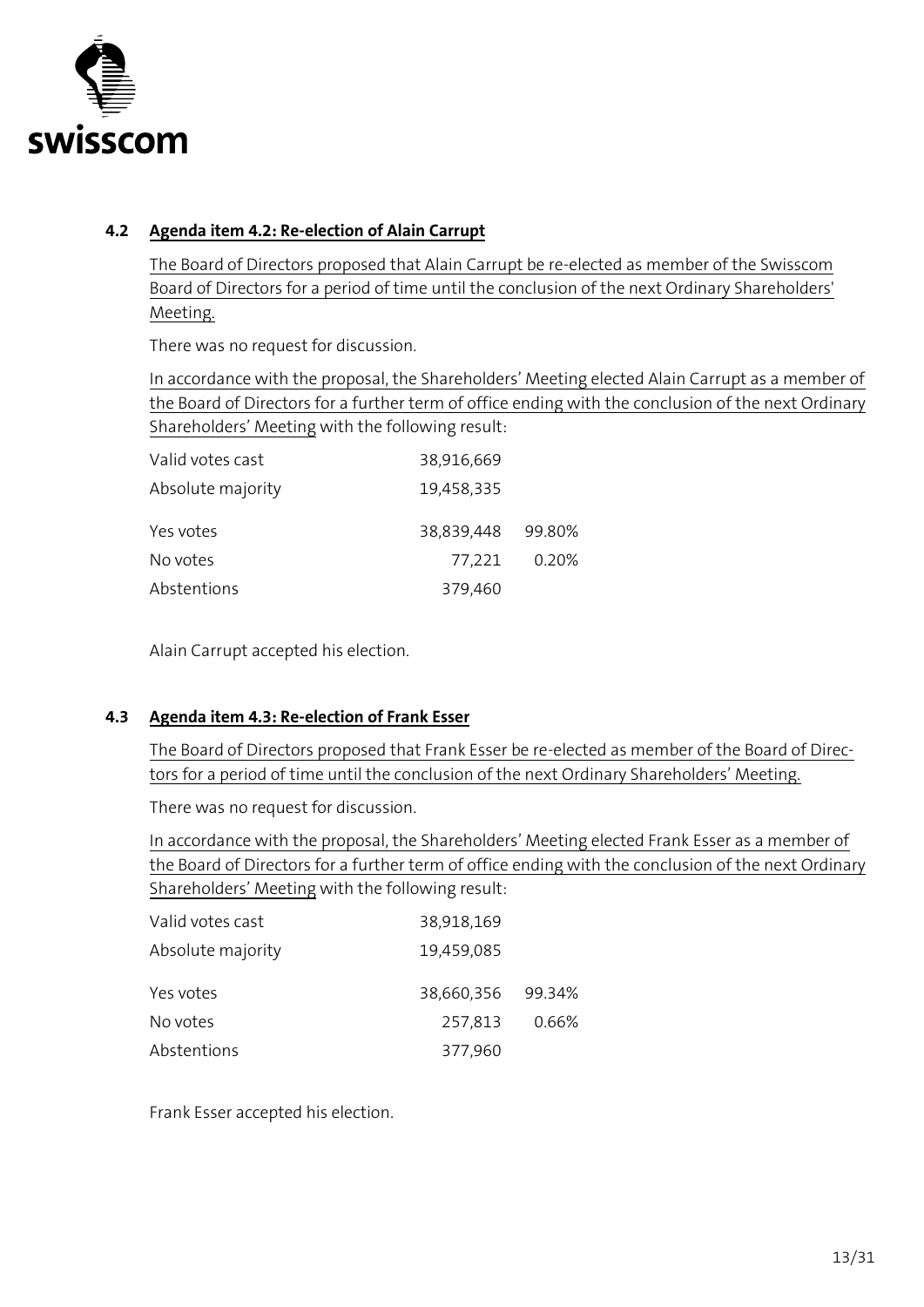

#### <span id="page-13-0"></span>**4.4 Agenda item 4.4: Re-election of Barbara Frei**

The Board of Directors proposed that Barbara Frei be re-elected as member of the Board of Directors for a period of time until the conclusion of the next Ordinary Shareholders' Meeting.

There was no request for discussion.

In accordance with the proposal, the Shareholders' Meeting elected Barbara Frei as a member of the Board of Directors for a further term of office ending with the conclusion of the next Ordinary Shareholders' Meeting with the following result: Valid votes cast 38,920,294 Absolute majority 19,460,148 Yes votes 36,683,814 94.25%

Barbara Frei accepted her election.

#### <span id="page-13-1"></span>**4.5 Agenda item 4.5: Re-election of Sandra Lathion-Zweifel**

Abstentions 375,835

No votes 2,236,480 5.75%

The Board of Directors proposed that Sandra Lathion-Zweifel be re-elected as a member of the Board of Directors for a period of time until the conclusion of the next Ordinary Shareholders' Meeting.

There was no request for discussion.

In accordance with the proposal, the Shareholder's Meeting elected Sandra Lathion-Zweifel as a member of the Board of Directors for a further term of office ending with the conclusion of the next Ordinary Shareholders' Meeting with the following result:

| Valid votes cast  | 38,919,077        |       |
|-------------------|-------------------|-------|
| Absolute majority | 19,459,539        |       |
| Yes votes         | 37,882,492 97.34% |       |
| No votes          | 1,036,585         | 2.66% |
| Abstentions       | 377,052           |       |

Sandra Lathion-Zweifel accepted her election.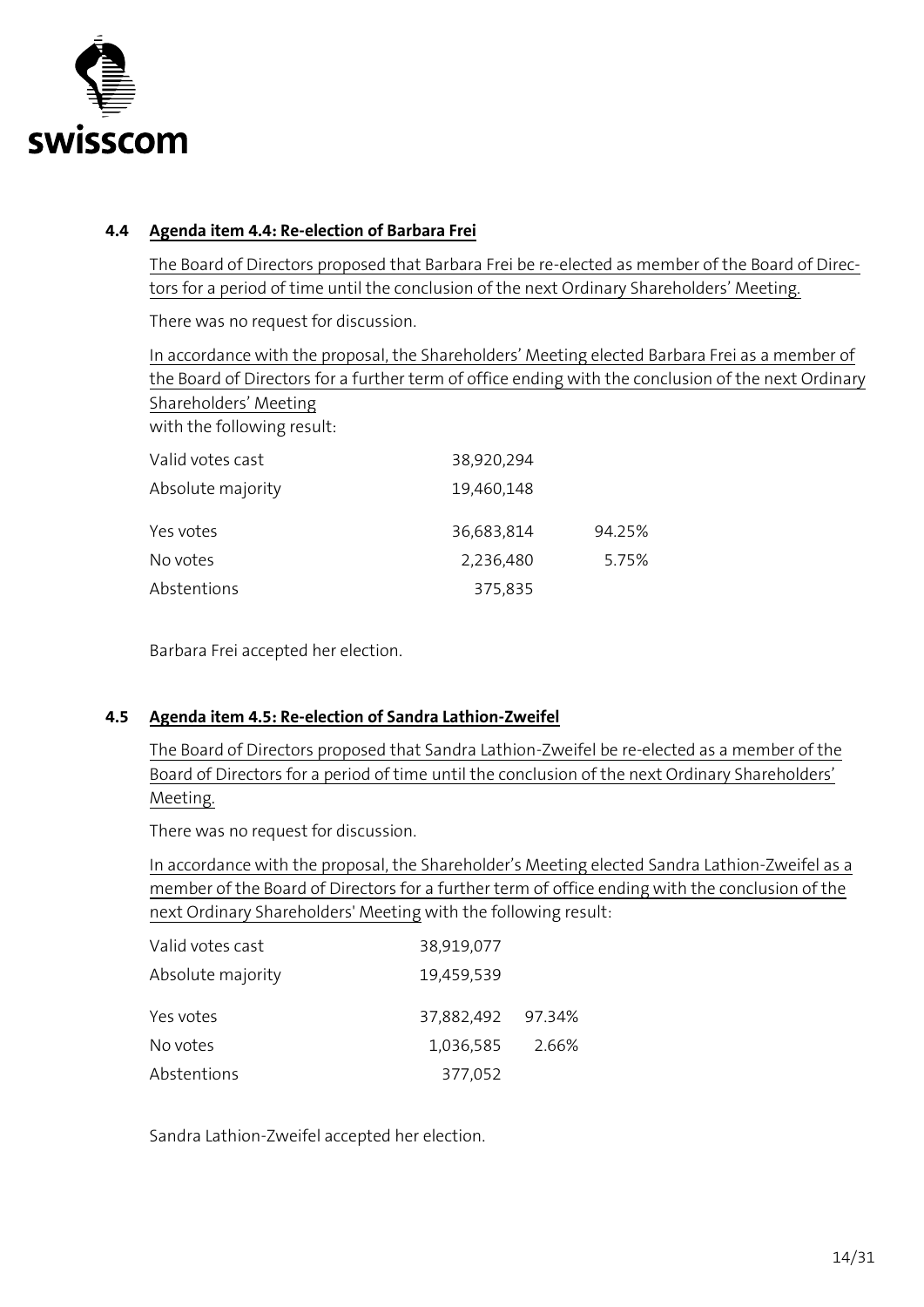

#### <span id="page-14-0"></span>**4.6 Agenda item 4.6: Re-election of Anna Mossberg**

The Board of Directors proposed that Anna Mossberg be re-elected as a member of the Board of Directors for a period of time until the conclusion of the next Ordinary Shareholders' Meeting.

There was no request for discussion.

In accordance with the proposal, the Shareholders' Meeting elected Anna Mossberg as a member of the Board of Directors for the term of office ending with the conclusion of the next Ordinary Shareholders' Meeting with the following result:

| Valid votes cast  | 38,919,048        |       |
|-------------------|-------------------|-------|
| Absolute majority | 19,459,525        |       |
| Yes votes         | 38,872,285 99.88% |       |
| No votes          | 46.763            | 0.12% |
| Abstentions       | 377,081           |       |

Anna Mossberg accepted her election.

## <span id="page-14-1"></span>**4.7 Agenda item 4.7: Re-election of Michael Rechsteiner**

The Board of Directors proposed that Michael Rechsteiner be re-elected as a member of the Board of Directors for a period of time until the conclusion of the next Ordinary Shareholders' Meeting.

There was no request for discussion.

In accordance with the proposal, the Shareholders' Meeting elected Michael Rechsteiner as a member of the Board of Directors for a further term of office ending with the conclusion of the next Ordinary Shareholders' Meeting with the following result:

| Valid votes cast  | 38,916,463 |        |
|-------------------|------------|--------|
| Absolute majority | 19,458,232 |        |
| Yes votes         | 38.760.299 | 99.60% |
| No votes          | 156,164    | 0.40%  |
| Abstentions       | 379,666    |        |

Michael Rechsteiner accepted his election.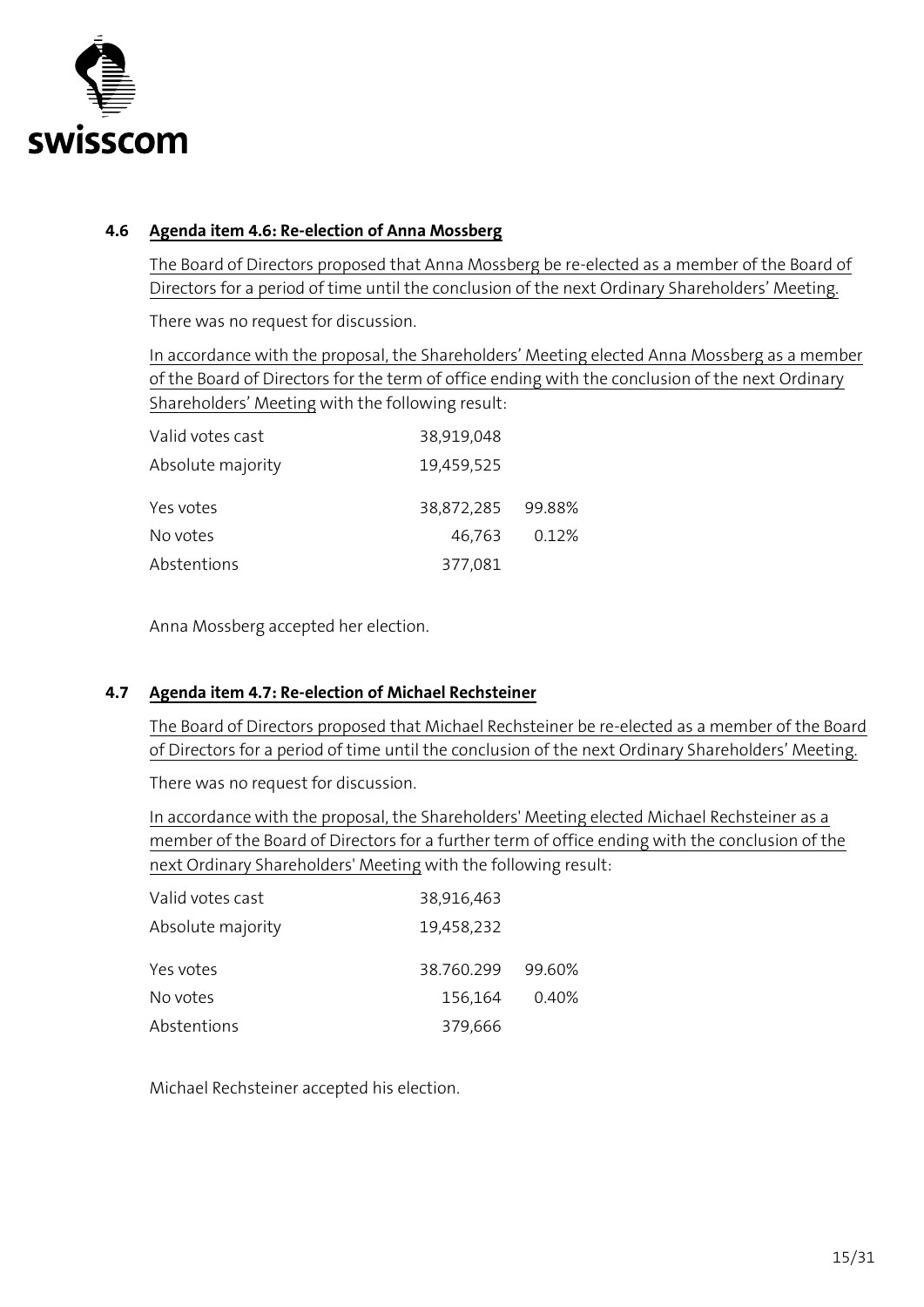

## <span id="page-15-0"></span>**4.8 Agenda item 4.8: Re-election of Hansueli Loosli**

The Board of Directors proposed that Hansueli Loosli be re-elected as member of the Board of Directors for a period of time until the conclusion of the next Ordinary Shareholders' Meeting.

There was no request for discussion.

In accordance with the proposal, the Shareholders' Meeting elected Hansueli Loosli as a member of the Board of Directors for a further term of office ending with the conclusion of the next Ordinary Shareholders' Meeting with the following result:

| Valid votes cast  | 38,918,276        |       |
|-------------------|-------------------|-------|
| Absolute majority | 19,459,139        |       |
| Yes votes         | 38,536,995 99.02% |       |
| No votes          | 381,281           | 0.98% |
| Abstentions       | 377,853           |       |

Hansueli Loosli accepted his election.

## <span id="page-15-1"></span>**4.9 Agenda item 4.9: Re-election of Hansueli Loosli as Chairman**

The Board of Directors proposed that Hansueli Loosli be re-elected as Chairman of the Board of Directors for a period of time until the conclusion of the next Ordinary Shareholders' Meeting.

There was no request for discussion.

In accordance with the proposal, the Shareholders' Meeting elected Hansueli Loosli as a Chairman of the Board of Directors for a further term of office ending with the conclusion of the next Ordinary Shareholders' Meeting with the following result:

| Valid votes cast  | 38,915,839 |        |
|-------------------|------------|--------|
| Absolute majority | 19,457,920 |        |
| Yes votes         | 38,672,070 | 99.37% |
| No votes          | 243,769    | 0.63%  |
| Abstentions       | 380,290    |        |

Hansueli Loosli accepted his election.

The Chairman thanked the shareholders on his own behalf, and on behalf of all members of the Board of Directors, for the election and the trust that they have therefore placed in the Board of Directors.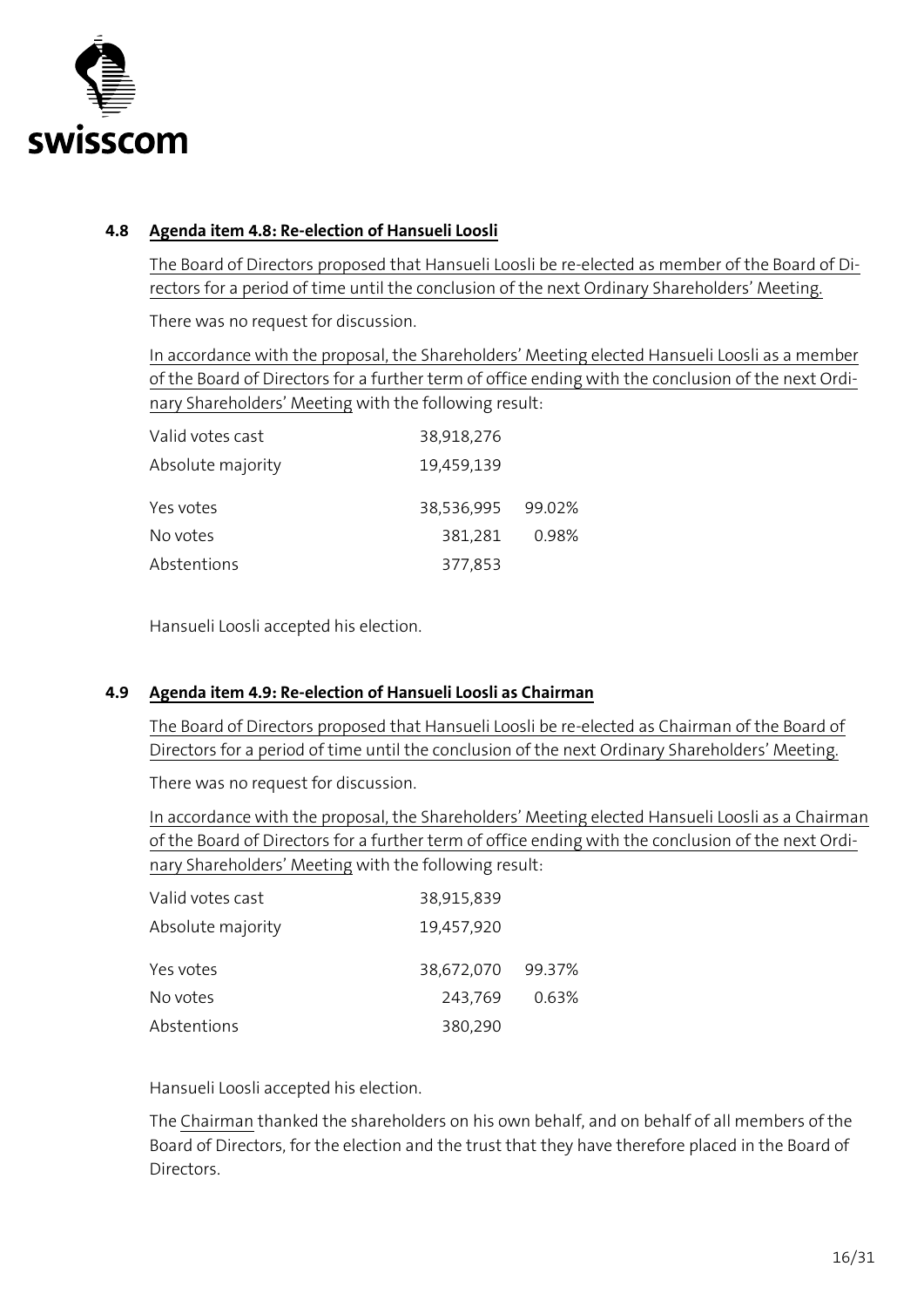

## <span id="page-16-0"></span>**5. Agenda item 5: Re-elections to the Remuneration Committee**

The Chairman informed that the Board of Directors intends to re-appoint Barbara Frei as Chairwoman of the Remuneration Committee if she is re-elected by the shareholders.

## <span id="page-16-1"></span>**5.1 Agenda item 5.1: Re-election of Roland Abt**

The Board of Directors proposed that Roland Abt be re-elected to the Remuneration Committee for a period of time until the conclusion of the next Ordinary Shareholders' Meeting.

There was no request for discussion.

In accordance with the proposal, the Shareholders' Meeting elected Roland Abt as a member of the Remuneration Committee for a further term of office ending with the conclusion of the next Ordinary Shareholders' Meeting with the following result:

| Valid votes cast  | 38,909,443        |       |
|-------------------|-------------------|-------|
| Absolute majority | 19,454,722        |       |
| Yes votes         | 38,781,887 99.67% |       |
| No votes          | 127,556           | 0.33% |
| Abstentions       | 386,686           |       |

Roland Abt accepted his election.

## <span id="page-16-2"></span>**5.2 Agenda item 5.2: Re-election of Frank Esser**

The Board of Directors proposed that Frank Esser be re-elected to the Remuneration Committee for a period of time until the conclusion of the next Ordinary Shareholders' Meeting.

There was no request for discussion.

In accordance with the proposal, the Shareholders' Meeting elected Frank Esser as a member of the Board of Directors for a further term of office ending with the conclusion of the next Ordinary Shareholders' Meeting with the following result:

| Valid votes cast  | 38,909,778 |        |
|-------------------|------------|--------|
| Absolute majority | 19,454,890 |        |
| Yes votes         | 38,745,140 | 99.58% |
| No votes          | 164,638    | 0.42%  |
| Abstentions       | 386,351    |        |

Frank Esser accepted his election.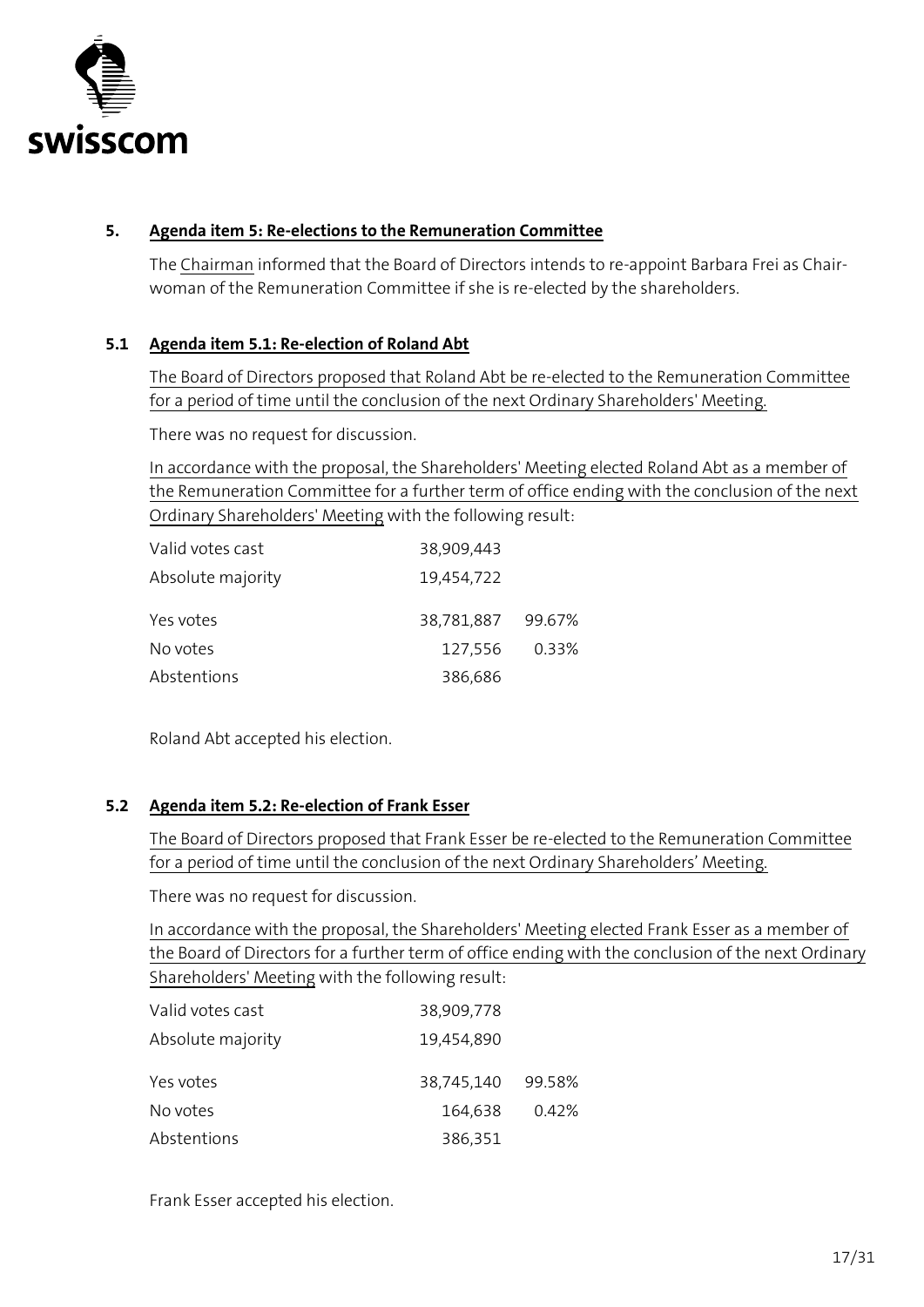

#### <span id="page-17-0"></span>**5.3 Agenda item 5.3: Re-election of Barbara Frei**

The Board of Directors proposed that Barbara Frei be re-elected to the Remuneration Committee for a period of time until the conclusion of the next Ordinary Shareholders' Meeting.

There was no request for discussion.

In accordance with the proposal, the Shareholders' Meeting elected Barbara Frei as a member of the Board of Directors for a further term of office ending with the conclusion of the next Ordinary Shareholders' Meeting with the following result:

| Valid votes cast  | 38,913,904        |       |
|-------------------|-------------------|-------|
| Absolute majority | 19,456,953        |       |
| Yes votes         | 36,835,641 94.66% |       |
| No votes          | 2,078,263         | 5.34% |
| Abstentions       | 382,225           |       |

Barbara Frei accepted her election.

## <span id="page-17-1"></span>**5.4 Agenda item 5.4: Re-election of Hansueli Loosli**

The Board of Directors proposed that Hansueli Loosli be re-elected to the Remuneration Committee as a member without voting rights for a period of time until the conclusion of the next Ordinary Shareholders' Meeting.

There was no request for discussion.

In accordance with the proposal, the Shareholders' Meeting elected Hansueli Loosli as a member without voting rights of the Remuneration Committee for a further term of office ending with the conclusion of the next Ordinary Shareholders' Meeting with the following result:

| Valid votes cast  | 38,911,137 |        |
|-------------------|------------|--------|
| Absolute majority | 19,455,569 |        |
| Yes votes         | 38,634,508 | 99.29% |
| No votes          | 276,629    | 0.71%  |
| Abstentions       | 384,992    |        |

Hansueli Loosli accepted his election.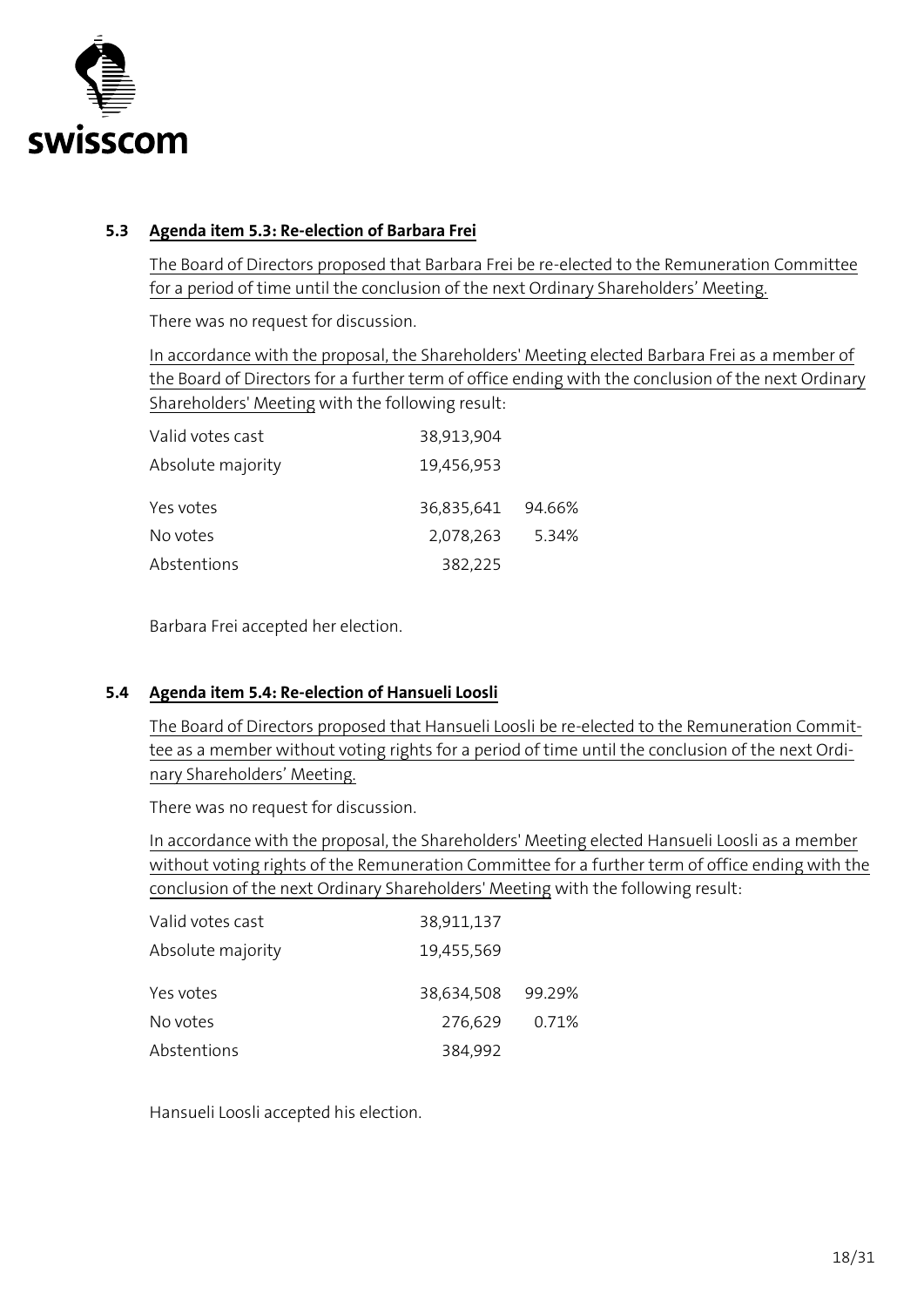

## <span id="page-18-0"></span>**5.5 Agenda item 5.5: Re-election of Renzo Simoni**

The Board of Directors proposed that Renzo Simoni be elected to the Remuneration Committee for a period of time until the conclusion of the next Ordinary Shareholders' Meeting.

There was no request for discussion.

In accordance with the proposal, the Shareholders' Meeting elected Renzo Simoni as a member of the Remuneration Committee for a further term of office ending with the conclusion of the next Ordinary Shareholders' Meeting with the following result:

| Valid votes cast  | 38,909,469        |       |
|-------------------|-------------------|-------|
| Absolute majority | 19,454,735        |       |
| Yes votes         | 38,233,442 98.26% |       |
| No votes          | 676,027           | 1.74% |
| Abstentions       | 386,660           |       |

Renzo Simoni accepted his election.

## <span id="page-18-1"></span>**6. Agenda item 6: Remuneration of the members of the Board of Directors and the Group Executive Board**

The Chairman explained that the maximum total remuneration amount for 2021 for the Board of Directors and the Group Executive Board will be submitted to the Shareholders' Meeting for approval. The total effective remuneration of the Board of Directors and the Group Executive Board will be disclosed in full detail in the Remuneration Report for the 2021 financial year. A consultative vote on the Remuneration Report will be carried out at the Shareholders' Meeting in 2022.

## <span id="page-18-2"></span>**6.1 Agenda item 6.1: Approval of the total remuneration of the members of the Board of Directors for 2021**

The Board of Directors proposed that the maximum total amount of CHF 2.5 million be approved for the remuneration of the members of the Board of Directors in the 2021 financial year.

The Chairman advised that this amount was based on the remuneration of nine members of the Board of Directors and corresponded to the amount approved by the Shareholders' Meeting for remuneration in 2020.

The amount is made up as follows:

• CHF 2.2 million for a function-related flat-rate fee. From 2020, meeting attendance fees are included in the fees and no additional meeting attendance fees will be paid. As before, a third of the fee will be paid in shares.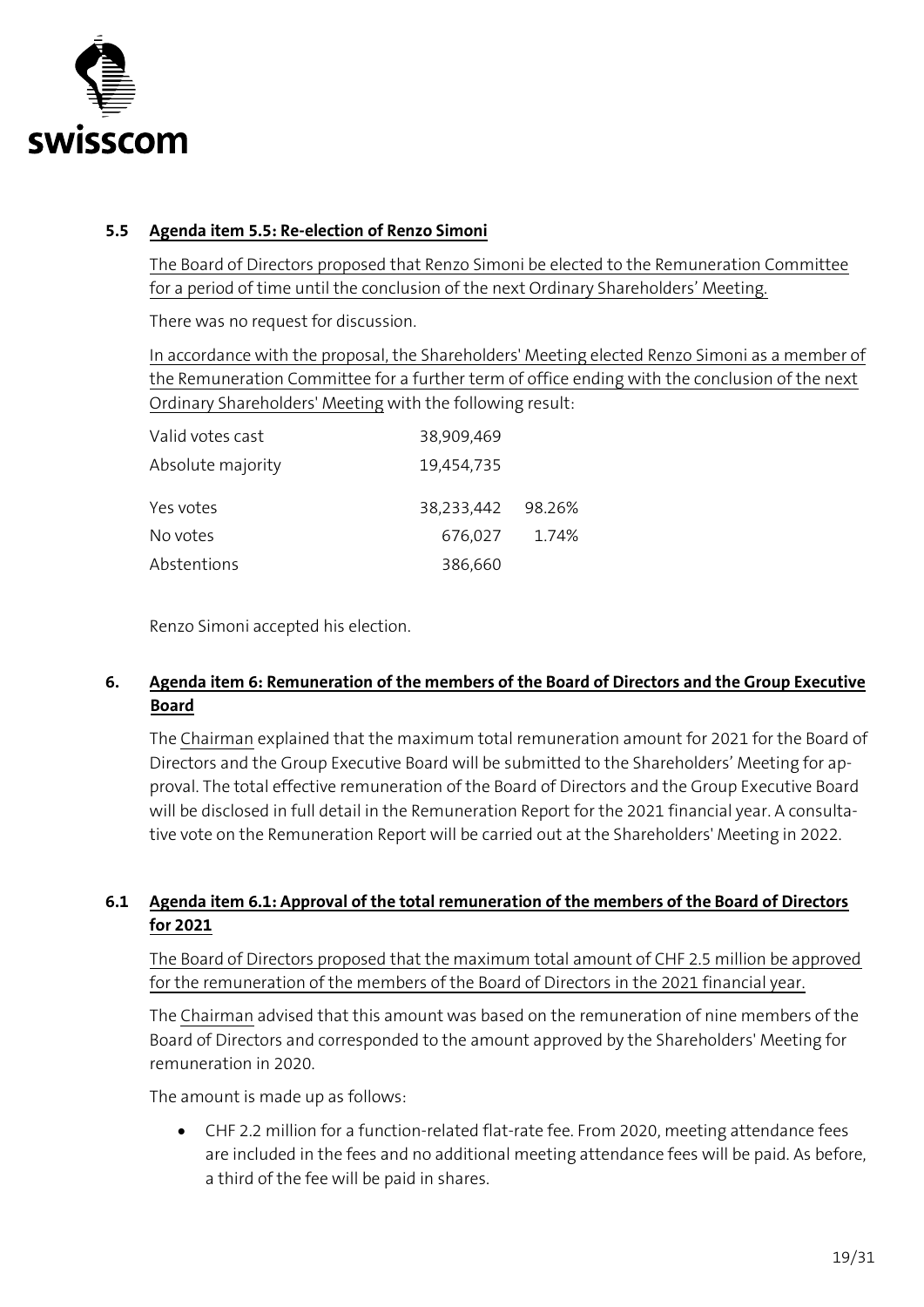

• CHF 0.3 million employer contributions to social security and the occupational pension plan: The employer contributions to the occupational pension plan include the expected legal and regulatory obligations for the members of the Board of Directors who may have to be insured in 2021. The amount of the actual obligations depends, among other things, on the professional situation of the members of the Board of Directors, their age structure and the insurance contribution rates.

Based on the chart displayed, the Chairman shows a comparison of remuneration from 2018 to 2021. The remuneration paid in 2018 amounted to CHF 2.3 million and in 2019 to CHF 2.2 million. The total amount approved by the Shareholders' Meeting for 2020 is CHF 2.5 million, and the total amount submitted for 2021 is CHF 2.5 million.

There was no request for discussion.

In accordance with the proposal, the Shareholders' Meeting approved the remuneration of the members of the Board of Directors for the 2021 financial year amounting to a maximum total amount of CHF 2.5 million with the following result:

| Valid votes cast  | 38,904,230        |       |
|-------------------|-------------------|-------|
| Absolute majority | 19,452,116        |       |
| Yes votes         | 38,563,682 99.12% |       |
| No votes          | 340,548           | 0.88% |
| Abstentions       | 391,899           |       |

## <span id="page-19-0"></span>**6.2 Agenda item 6.2: Approval of the total remuneration of the members of the Group Executive Board for 2021**

The Board of Directors proposed that the maximum total amount of CHF 8.7 million for the remuneration of the Group Executive Board in the 2021 financial year be approved.

The Chairman advised that this amount is based on the remuneration of six members of the Group Executive Board.

The amount is made up as follows:

- CHF 3.5 million for base salaries
- CHF 3.5 million for variable, performance-related remuneration and
- CHF 1.7 million for pension contributions and fringe benefits, as well as employer contributions to social insurance.

Base salaries include a possible increase of 5% compared to 2020. As a rule, the individual remuneration rates in place for members of the Group Executive Board are reviewed once every three years of employment. The Board of Directors will decide whether to implement the envisaged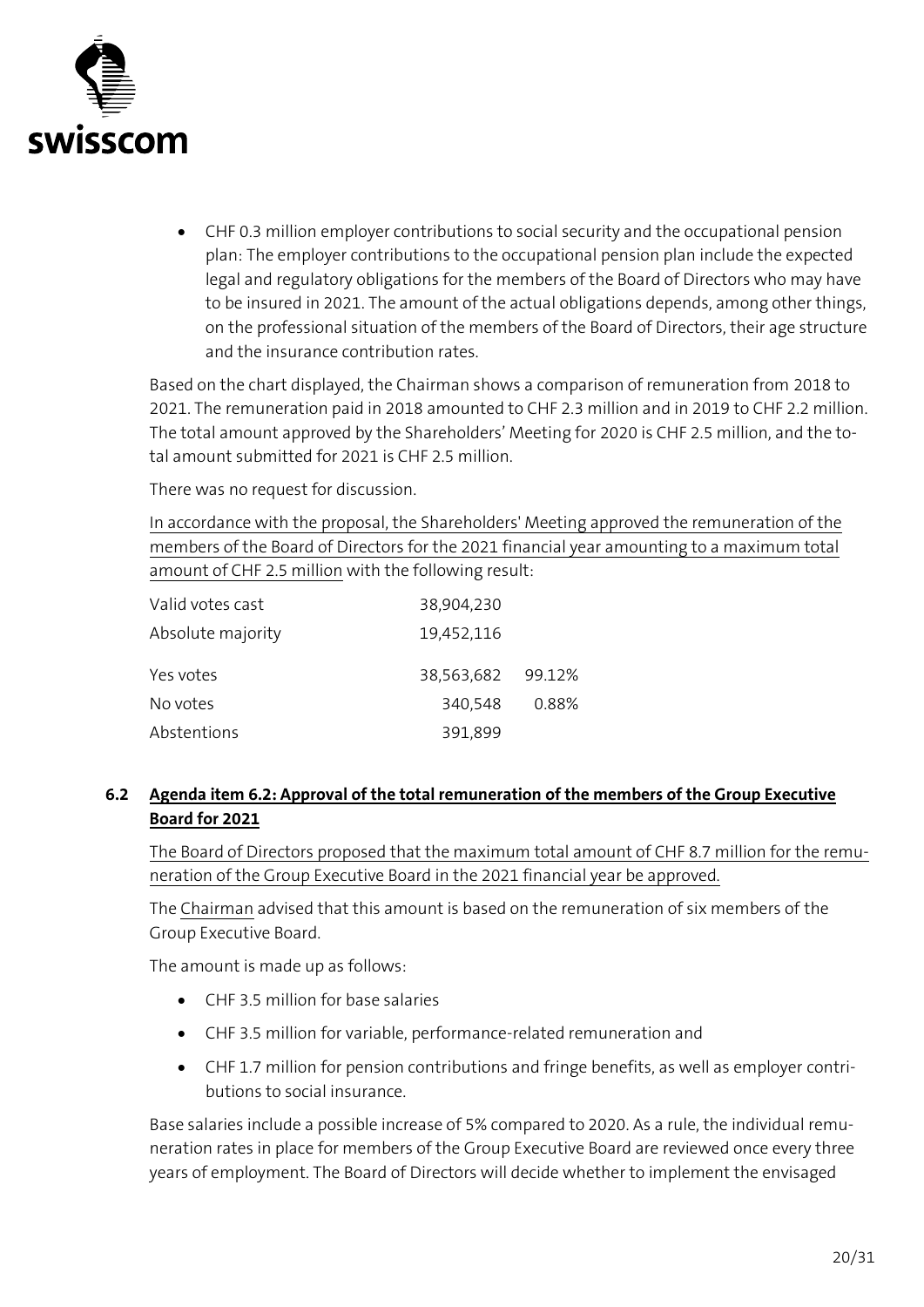

base salary increase for each member of the Group Executive Board individually, based predominantly on the evaluation of the market value of the function in question and taking individual performance into account. The Board of Directors will determine the base salaries for 2021 at the end of 2020.

The maximum variable remuneration is included in the total amount requested. The Shareholders' Meeting therefore votes on the amount that would have to be paid if the corporate goals or the goals of each member of the Executive Committee were significantly exceeded.

The Board of Directors will define the goals for the 2021 financial year at the end of 2020. The achievement of goals will then be defined as soon as the annual results are available in February 2022. These may be between 0% and 130%. The Board of Directors deems a 100% achievement of goals to be realistic from today's perspective. If goals are met in full in 2021, the total remuneration is expected to amount to CHF 7.4 million.

On the basis of the graphic displayed, the Chairman shows that the remuneration paid in 2018 and 2019 is significantly below the respective maximum total amount, and the Board of Directors also expects this to be the case for 2020 and 2021.

There was no request for discussion.

In accordance with the proposal by the Board of Directors, the Shareholders' Meeting approved the maximum total amount of CHF 8.7 million for remuneration of the members of the Group Executive Board for 2021 with the following result:

| Valid votes cast  | 38,891,000        |       |
|-------------------|-------------------|-------|
| Absolute majority | 19,445,501        |       |
| Yes votes         | 38,463,715 98.90% |       |
| No votes          | 427,285           | 1.10% |
| Abstentions       | 405,129           |       |

## <span id="page-20-0"></span>**7. Agenda item 7: Re-election of the independent proxy**

The Board of Directors proposed that the law firm Reber Rechtsanwälte KlG, Zurich, be re-elected as independent proxy for a period of time until the conclusion of the next Ordinary Shareholders' Meeting.

The Chairman explained that Reber Rechtsanwälte had confirmed that it possesses the level of independence necessary to exercise the mandate.

There was no request for discussion.

In accordance with the proposal by the Board of Directors, the Shareholders' Meeting re-elected the law firm Reber Rechtsanwälte KlG, Zurich, for a further term of office as an independent proxy until the conclusion of the next Ordinary Shareholders' Meeting with the following result: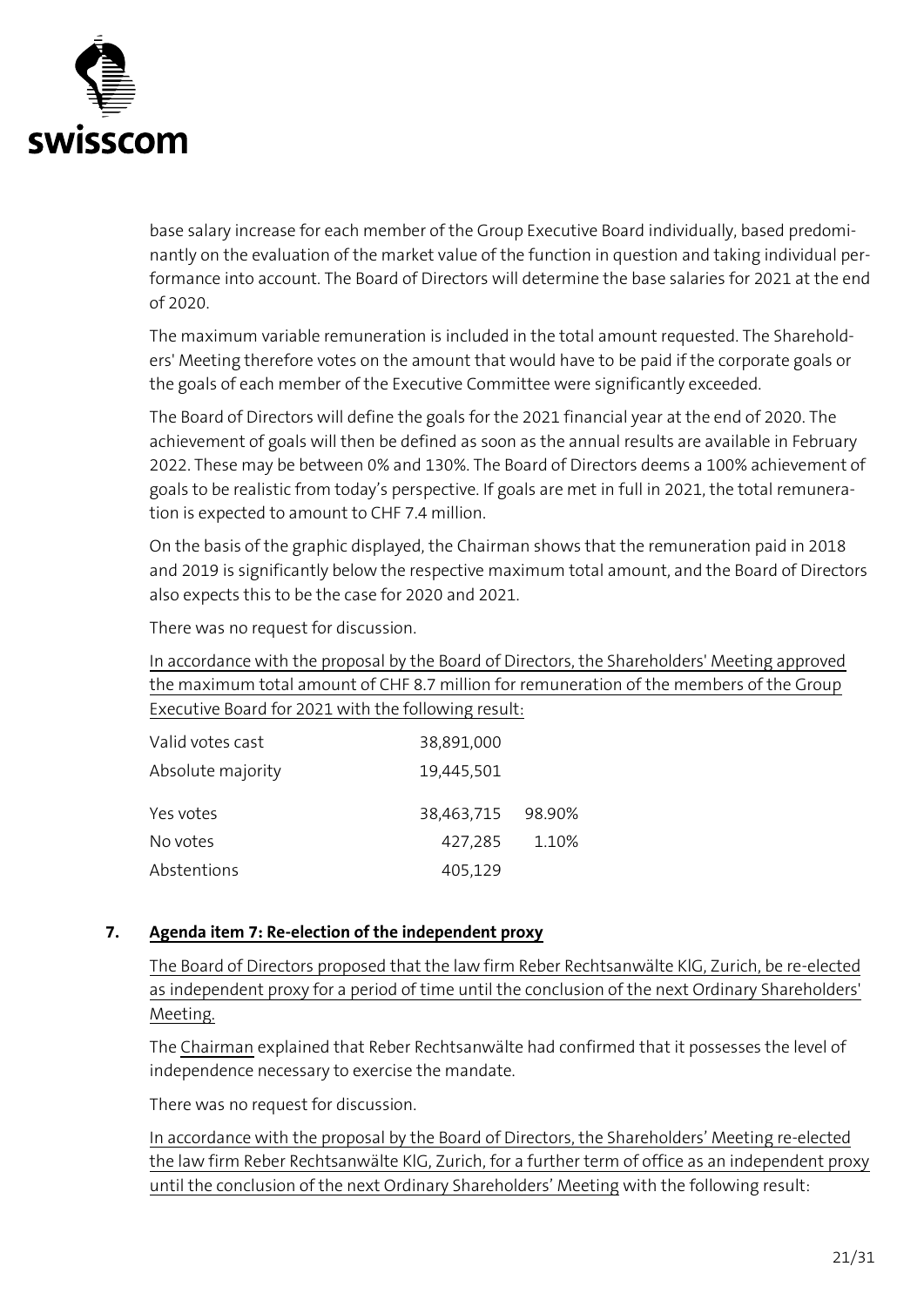

| Valid votes cast  | 38,939,349        |       |
|-------------------|-------------------|-------|
| Absolute majority | 19,469,675        |       |
| Yes votes         | 38,936,119 99.99% |       |
| No votes          | 3.230             | 0.01% |
| Abstentions       | 356,780           |       |

The Chairman expressed his thanks for acceptance of the mandate and congratulates on the election. The law firm Reber Rechtsanwälte KlG, Zurich, accepted its election.

#### <span id="page-21-0"></span>**8. Agenda item 8: Re-election of the statutory auditors**

The Board of Directors proposed that PricewaterhouseCoopers AG, Zurich, be elected as the statutory auditor for the 2020 financial year.

The Chairman advised that the auditors PricewaterhouseCoopers AG (PwC) is a state-supervised audit company registered with the Federal Audit Supervisory Authority and has confirmed to Swisscom that it fulfils the legal requirements concerning independence.

There was no request for discussion.

In accordance with the proposal by the Board of Directors, the Ordinary Shareholders' Meeting elected PricewaterhouseCoopers AG, Zurich, as the statutory auditor for the 2020 financial year with the following result:

| Valid votes cast  | 38,934,169        |       |
|-------------------|-------------------|-------|
| Absolute majority | 19,467,085        |       |
| Yes votes         | 38,922,582 99.97% |       |
| No votes          | 11,587            | 0.03% |
| Abstentions       | 361,960           |       |

The Chairman congratulated PricewaterhouseCoopers AG on its election and expressed his thanks for acceptance of the mandate. PricewaterhouseCoopers AG accepted its election. The written declaration of acceptance of the election has been submitted.

#### **F. Closure**

<span id="page-21-1"></span>The Chairman thanked all shareholders for their loyalty and solidarity with the company and for the trust they expressed by accepting the proposals made by the Board of Directors of Swisscom.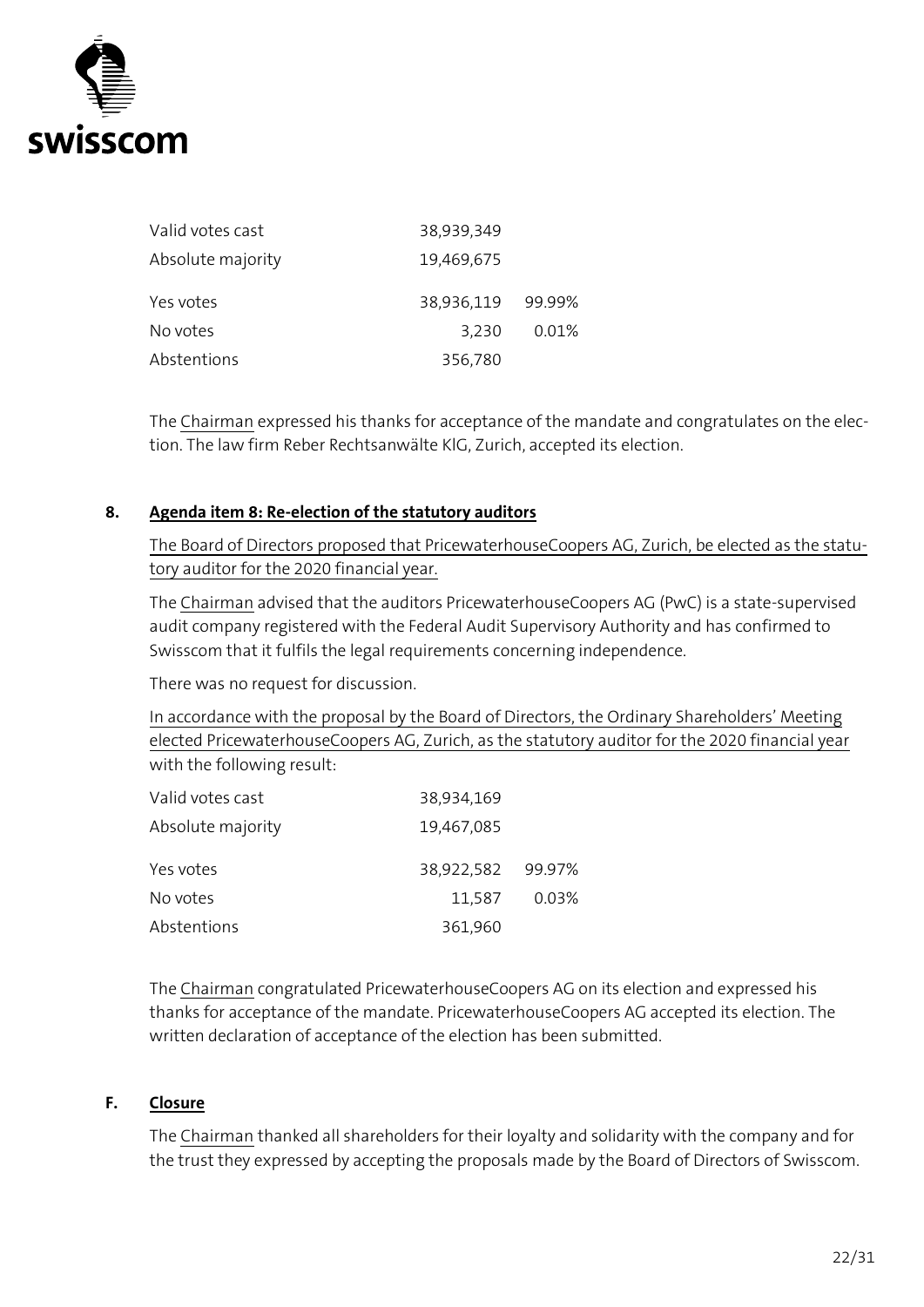

The 23rd Ordinary Shareholders' Meeting for the 2020 financial year will be held in Zurich on Wednesday, 31 March 2021.

The Chairman closed the 22nd Ordinary Shareholders' Meeting of Swisscom Ltd at 14.40 p.m.

\*\*\*

For the minutes:

The Chairman: The Chairman: The Keeper of the minutes: Sig. H. Loosli Sig. M. Vögeli

Chairman of the Board of Directors Secretary of the Board of Directors

Annex 1: Speech Chairman of the Board of Directors

Annex 2: Speech CEO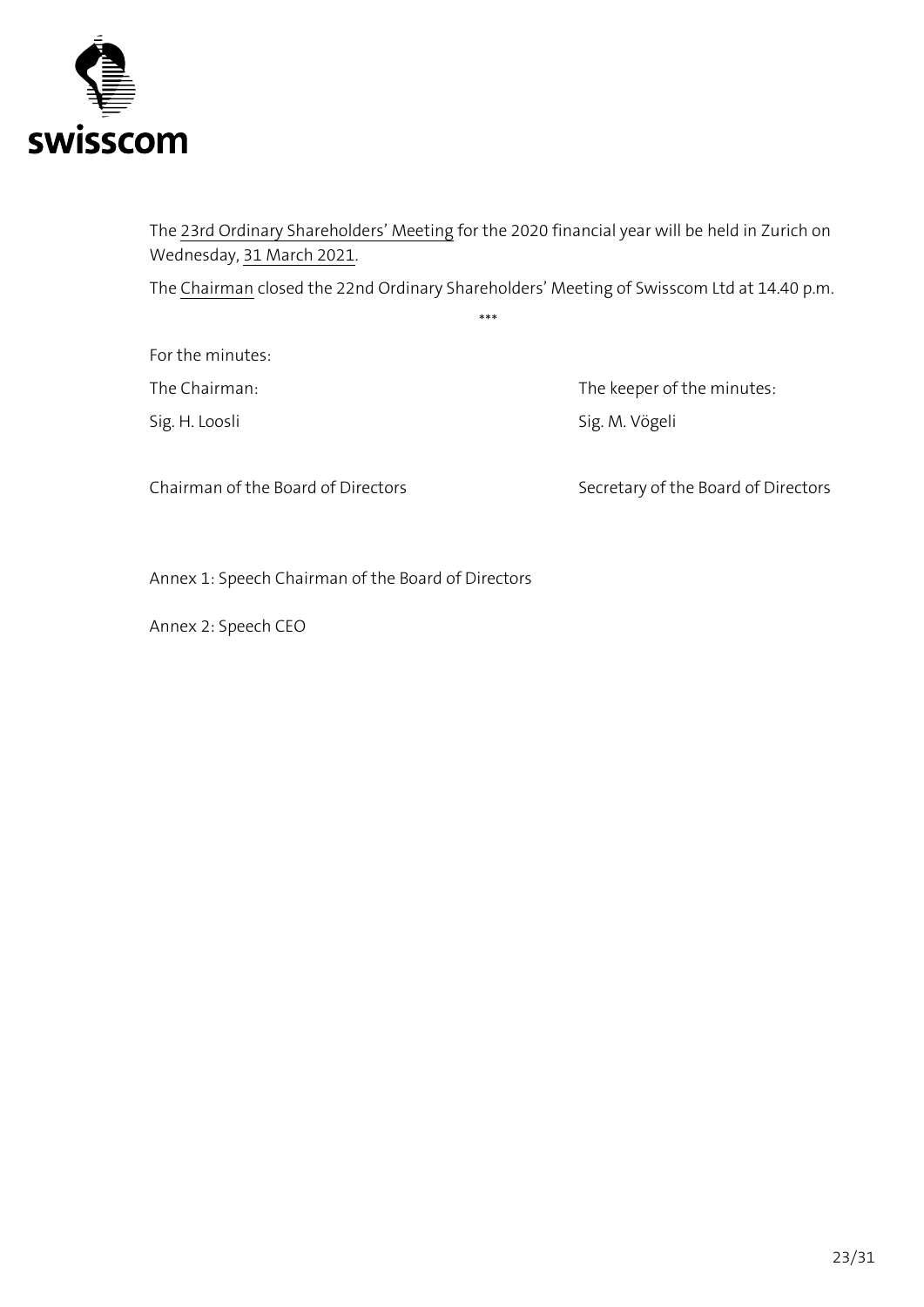

## **Annex 1: Shareholders' Meeting, 6 April 2020 Speech Hansueli Loosli, Chairman Swisscom Ltd**

*(The spoken word shall prevail)*

Sehr geehrte Aktionärinnen, sehr geehrte Aktionäre

Die aktuelle Situation macht den Wert der Netzinfrastruktur erst richtig deutlich. Corona sorgt dafür, dass zehntausende Schweizerinnen und Schweizer nicht mehr jeden Morgen pendeln, sondern daheim arbeiten müssen. Aber auch die Schülerinnen und Schüler beanspruchen das Internet zuhause viel stärker als bisher. Jetzt bewährt sich, dass Swisscom die Digitalisierung der Schweiz seit Jahren vorantreibt und die Infrastruktur laufend ausbaut. Denn genau diese Infrastruktur stemmt jetzt die zusätzliche Last. Zudem wird vielen Unternehmern erst in der Krise bewusst, welche Vorteile die Digitalisierung auch ihrem Unternehmen bringen kann. Wir verzeichnen gerade im Bereich der Geschäftskunden aktuell eine erhöhte Nachfrage nach Homeoffice-Lösungen. Somit kann die Krise also durchaus auch eine Chance sein.

Swisscom hat es 2019 geschafft, sich in einem anspruchsvollen Umfeld erfolgreich zu behaupten. Der Markt präsentiert sich unverändert. Die grössten Herausforderungen sind nach wie vor die Marktsättigung, der intensive Wettbewerb und der hohe Preisdruck. Trotzdem können wir für das Geschäftsjahr 2019 ein solides Ergebnis ausweisen: der Konzernumsatz ist leicht rückläufig und das Betriebsergebnis stabil. Der Gewinn fiel aufgrund von Einmaleffekten jedoch höher aus.

Freude bereitet mir der ungebrochene Erfolg unserer Produkte. Das Kombi-Angebot inOne wächst weiter. Leicht wachsen konnten wir auch im TV-Geschäft. Und dies in einem gesättigten Markt. Auch unsere Tochtergesellschaft Fastweb in Italien wächst im Privat- und Geschäftskunden-Bereich. Weitere Details zum Geschäftsverlauf 2019 entnehmen Sie bitte dem Geschäftsbericht. Erfreulich ist zudem, dass Swisscom alle wichtigen Netztests gewinnen konnte. Im Connect-Test wurde das Mobilfunknetz von Swisscom mit dem Prädikat "überragend" ausgezeichnet und es konnte der beste jemals gemessene Punktewert erzielt werden.

Der Verwaltungsrat ist mit dem Ergebnis von 2019 zufrieden. Swisscom hat die gesetzten Ziele erreicht und die starke Marktposition in der Schweiz gehalten.

Wir wollen uns auch weiterhin mit der besten Infrastruktur, fortschrittlichen Produkten und mit einem aussergewöhnlichen Service von unseren Mitbewerbern abheben. Immer mit dem Ziel, unseren Kunden das beste Kundenerlebnis zu bieten. Damit wir dies erreichen, stellen wir sicher, dass wir unsere Dienstleistungen weiterhin auf dem besten Netz anbieten können. Deshalb investieren wir in den nächsten Jahren wesentlich in den Ausbau und haben uns neuen Ausbauzie-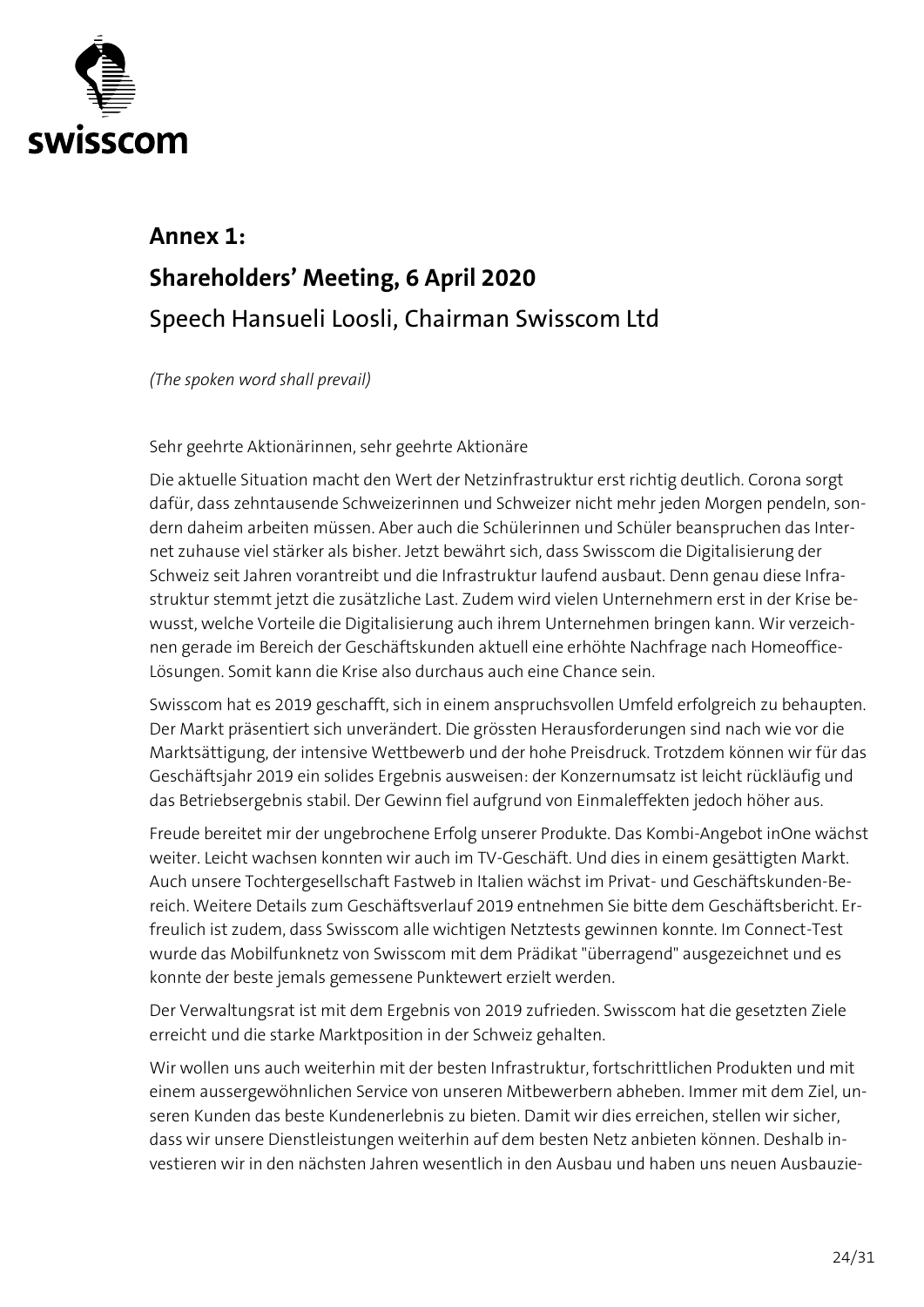

len verpflichtet. Bis Ende 2025 soll die Glasfaserabdeckung in Haushalten und Geschäften gegenüber 2019 verdoppelt werden. Zudem wollen wir unsere Netztechnologien vermehrt konvergent einsetzen. Mobilfunk- und Breitbandnetz sollen intelligent zusammenspielen. Damit jeder Kunde daheim und unterwegs genau die Leistung erhält, die er gerade benötigt. Letztlich sehen wir auch in der neuen 5G-Technologie grosse Chancen, die wir künftig nutzen wollen. Für unserer Kundinnen und Kunden investieren wir deshalb auch weiterhin in den Ausbau von 5G.

Unsere italienische Tochtergesellschaft Fastweb spielt eine wichtige Rolle. Sehr vieles hängt jedoch davon ab, wie schnell sich Italien von der Corona-Krise erholt. Im heutigen Zeitpunkt ist das schwierig abzuschätzen. Ungeachtet dessen ist es unsere Ambition, weiteres Wachstum im Breitband, im Mobilfunk sowie bei den Geschäftskunden zu erzielen.

Kommen wir zur Swisscom Aktie. Der Kurs stieg letztes Jahr um 9,1% auf CHF 512.60, während sich der Schweizer Aktienindex SMI um 26% erhöhte. Im Vergleich zu anderen europäischen Telekommunikationsunternehmen hat sich die Swisscom Aktie deutlich besser entwickelt.

Vor einem Jahr, am 8. April 2019, hat Swisscom eine ordentliche Dividende von 22 Franken pro Aktie ausbezahlt. Basierend auf dem Aktienkurs von Ende 2019 entspricht dies einer Rendite von 4,7%. Dies ist im heutigen Umfeld mit sehr tiefen oder teils sogar negativen Zinsen nach wie vor attraktiv. Wir beantragen Ihnen die Ausschüttung einer unveränderten ordentlichen Dividende von 22 Franken pro Aktie. Dies entspricht einer Dividendensumme von insgesamt 1,14 Milliarden Franken und verleiht unserer Aktie weiterhin das Prädikat eines soliden Dividendentitels. Dazu folgen wir unserem unveränderten Grundsatz, bei Erreichen der Ziele die Vorjahresdividende nicht zu unterschreiten.

Ende Dezember 2019 hat Marc Werner die Führung des Geschäftsbereichs Sales & Services abgegeben und Swisscom verlassen, um eine neue Herausforderung als CEO bei der Galenica AG anzutreten. Wir haben seinen Weggang zum Anlass genommen, die Konzernstruktur zu überprüfen.

Per 1. Januar 2020 wurden deshalb die Geschäftsbereiche Sales & Services und Products & Marketing zum neuen Bereich Retail Customers zusammengeführt. Dieser wird von Dirk Wierzbitzki geführt. Bereits im Frühling 2019 haben wir das Grosskunden- und das KMU-Geschäft zum Bereich B2B unter der Leitung von Urs Lehner zusammengeführt.

Damit sind wir bereits mitten im Jahr 2020 angelangt. Die Herausforderungen bleiben auch in diesem Jahr die Marktsättigung, der intensive Wettbewerb und der hohe Preisdruck. Unsicherheit schafft zudem die Ungewissheit über die weitere Verbreitung des Corona-Virus und dessen Auswirkungen auf unser Geschäft.

Diesen Herausforderungen wollen wir mit attraktiven Produkten begegnen und wir setzen dabei auf die Qualität unserer Netze und einen hervorragenden Kundenservice.

Daneben treiben wir die Transformation unseres Unternehmens weiter voran und verfolgen die gesetzten Kostenziele konsequent weiter.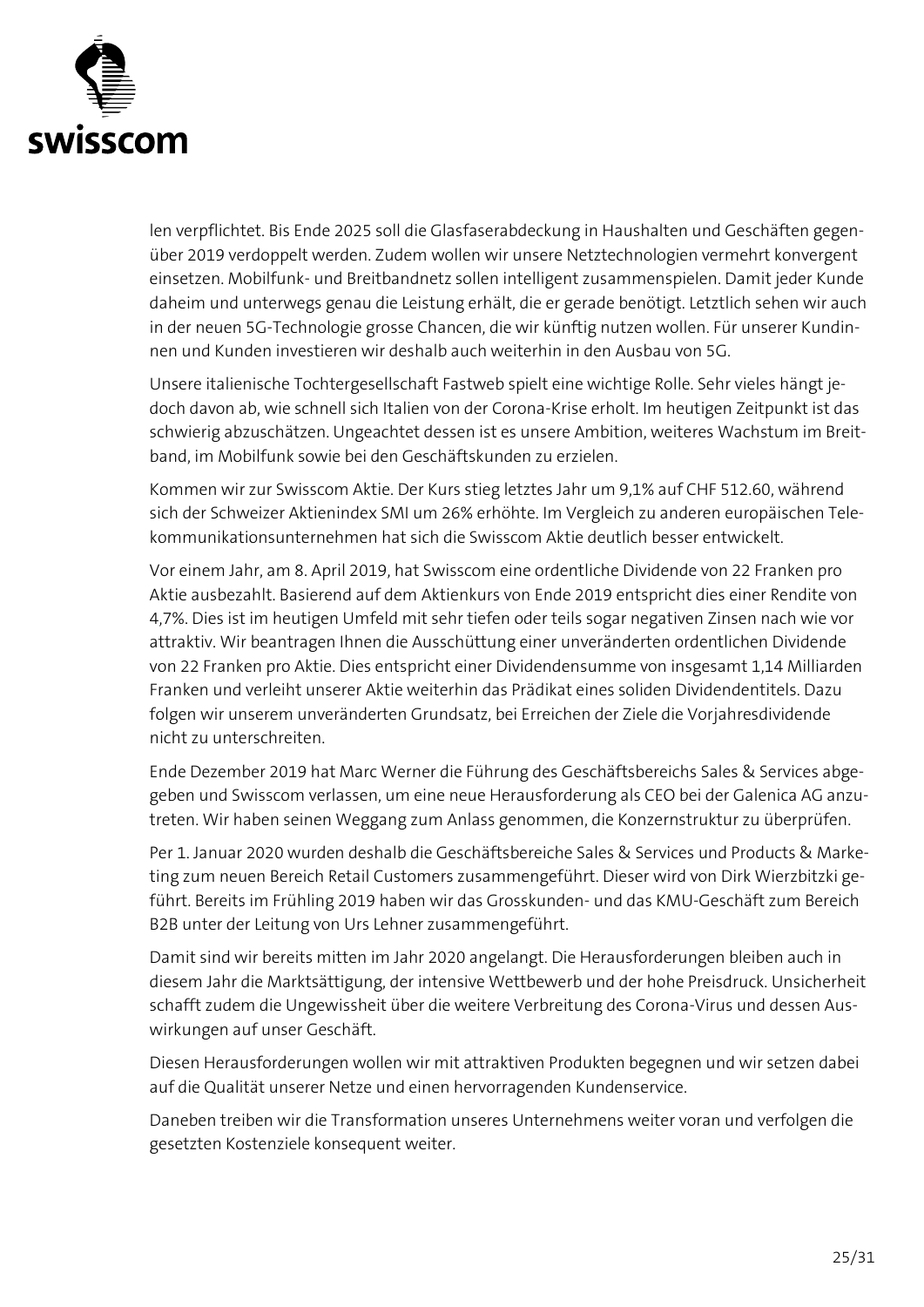

Für das Geschäftsjahr 2020 erwarten wir gemäss unserer am 6. Februar 2020 kommunizierten Guidance einen Nettoumsatz von rund 11,1 Milliarden Franken, einen EBITDA von rund 4,3 Milliarden Franken und wir planen Investitionen von rund 2,3 Milliarden Franken.

Erreichen wir unsere Ziele wie geplant, wollen wir der Generalversammlung 2021 für das Geschäftsjahr 2020 eine unveränderte, attraktive Dividende von 22 Franken pro Aktie vorschlagen.

Dieser Ausblick kann von den Auswirkungen der Corona-Pandemie beeinflusst werden. Eine Quantifizierung ist zum heutigen Zeitpunkt nicht möglich. Eine mögliche finanzielle Auswirkung hängt von verschiedenen Umständen ab, unter anderem von der Dauer der Pandemie und der verhängten Massnahmen sowie den Unterstützungsmassnahmen des Bundes in die Schweizer Wirtschaft.

Wir blicken auf ein intensives 2019 und einen äusserst herausfordernden Start ins 2020 zurück. Aber ich bin überzeugt: Wir haben nicht nur das modernste und leistungsfähigste Netz, integrierte, smarte Produkte und hochwertige, innovative Services.

Wir haben vor allem ganz viele engagierte Mitarbeitende, die jeden Tag alles daransetzen, damit Menschen und Unternehmen die Möglichkeiten der vernetzen Welt einfach nutzen können. Insbesondere in dieser schwierigen Zeit leisten unsere Mitarbeitenden für all unsere Kundinnen und Kunden Ausserordentliches, damit diese die sich aktuell stellenden Herausforderungen bestmöglich meistern können. An dieser Stelle danke ich allen Mitarbeiterinnen und Mitarbeitern, dem Verwaltungsrat und der Konzernleitung sowie im Speziellen unserem CEO Urs Schaeppi für ihre langjährige Treue und ihren unermüdlichen Einsatz für Swisscom. Auch Ihnen, meine sehr geehrten Aktionärinnen und Aktionäre, danke ich herzlich. Ihr Vertrauen in Swisscom und Ihre Unterstützung freuen mich sehr.

Ich danke Ihnen für Ihre Aufmerksamkeit, wünsche Ihnen alles Gute und insbesondere in diesen Tagen beste Gesundheit.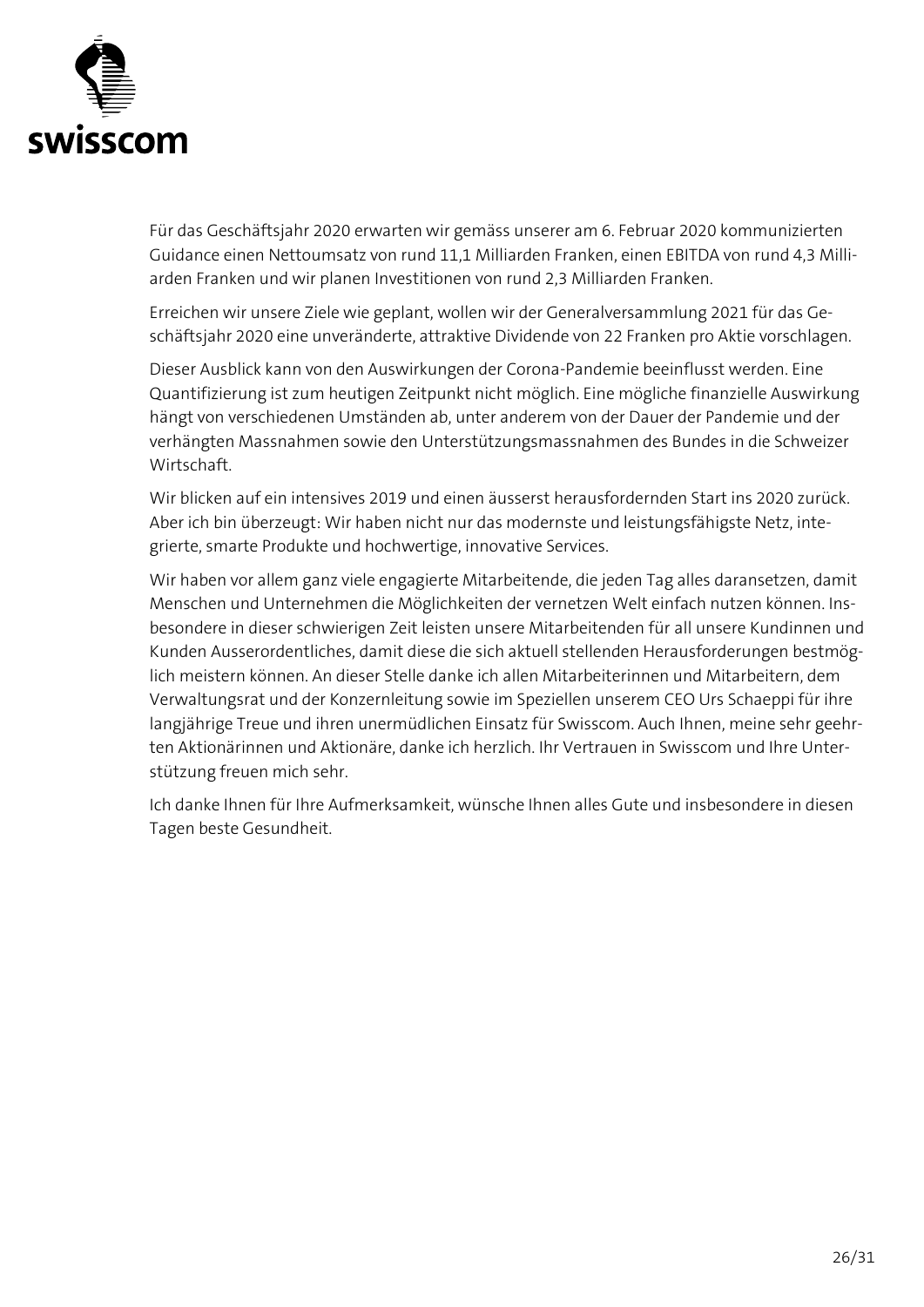

## **Annex 2: Shareholders' Meeting, 6 April 2020 Speech Urs Schaeppi, CEO Swisscom Ltd, agenda item 1.1: Approval of the Management Commentary, financial statements of Swisscom Ltd and the consolidated financial statements for the financial year 2019**

*(The spoken word shall prevail)*

Sehr geehrte Aktionärinnen und Aktionäre

Verehrte Damen und Herren

Mesdames et Messieurs les actionnaires, c'est un grand plaisir de pouvoir vous accueillir aujourd'hui en cette assemblée générale.

Hansueli Loosli hat es bereits in seiner Einführung gesagt: 2019 hat sich Swisscom in einem anspruchsvollen Umfeld bewegt. Preisdruck, Marktsättigung und ein hoher Wettbewerbsgrad haben die Branche geprägt. Zusätzlich wurden Herausforderungen an Swisscom gestellt, wie die Erhöhung der Effizienz, die Lancierung innovativer Produkte oder der Umgang mit den stetig steigenden Datenvolumen. Umso mehr freut es mich, dass wir in diesem Marktumfeld ein solides Ergebnis erwirtschaften konnten.

In den nächsten Minuten würde ich gerne auf drei Themen eingehen. Zunächst möchte ich einen kurzen Rückblick zum Jahr 2019 geben, danach auf unsere Highlights sowie Innovationen eingehen und anschliessend einige Worte über unsere Herausforderungen und Schwerpunkte im Jahr 2020 sagen.

Lassen Sie mich mit den Kernkennzahlen 2019 starten. Wir konnten einen Umsatz von CHF 11,45 Mrd. erwirtschaften. Er ist im Vergleich zum Vorjahr leicht rückläufig. Grund dafür ist der Preiszerfall in der Schweiz. Der Betriebsgewinn beträgt CHF 4,36 Mrd. Ohne Berücksichtigung der Sondereffekte haben wir ein stabiles und gutes Ergebnis in unserem Umfeld. Mit CHF 1,67 Mrd. haben wir auch einen soliden Reingewinn, welcher gegenüber dem Vorjahr gestiegen ist. Auch dieser enthält Sondereffekte und stellt insgesamt eine stabile Rentabilität dar. Interessant zu erwähnen sind die Investitionen: CHF 2,44 Mrd. hat Swisscom in Infrastrukturen investiert. Damit wir führende und zeitgemässe Infrastrukturen bieten können, setzt Swisscom Jahr für Jahr ungefähr 20 Prozent des Umsatzes dafür ein.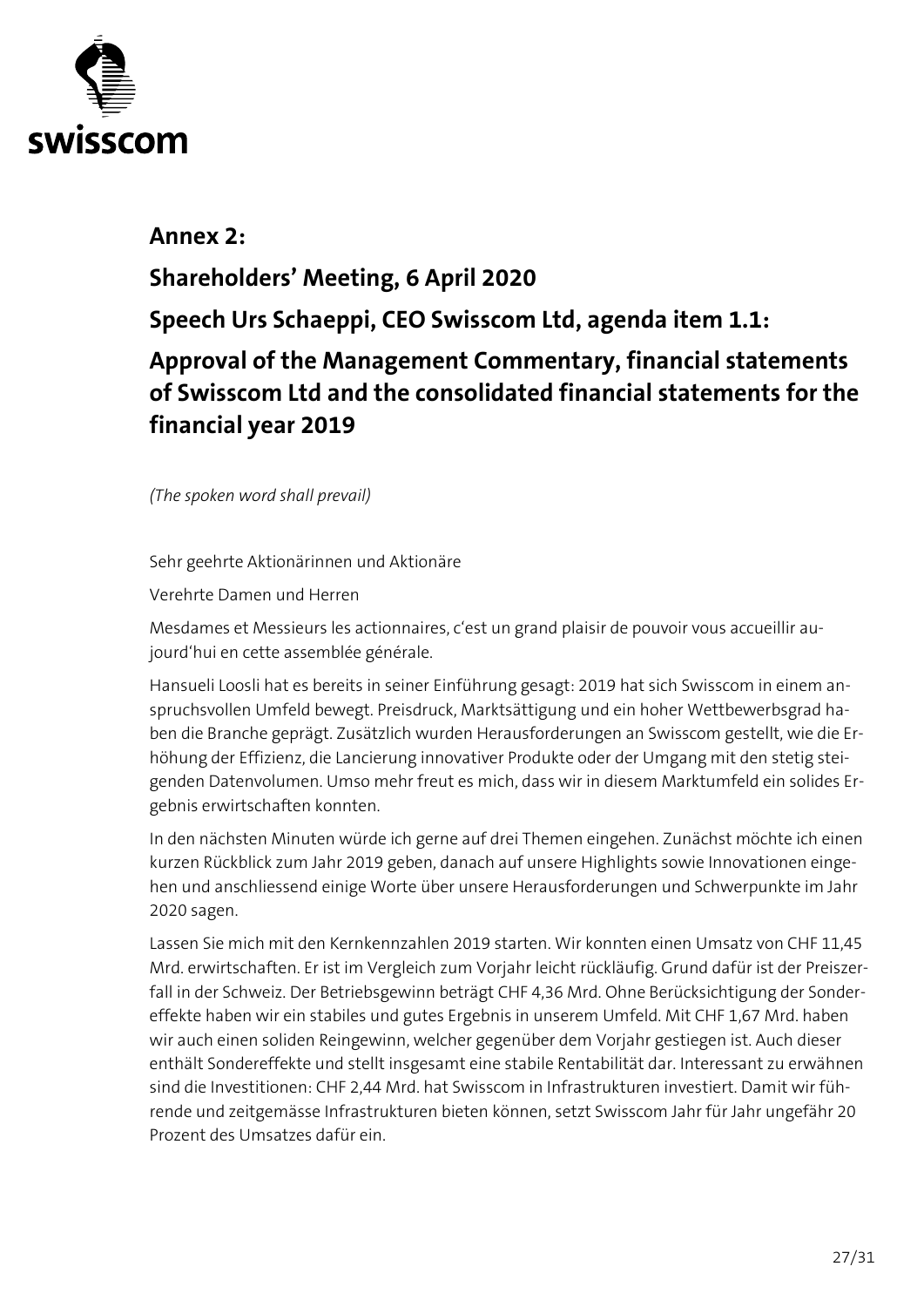

Ich gehe nun auf einige Highlights im Geschäftsjahr 2019 ein. Wie es Hansueli Loosli bereits erwähnt hat, konnten wir im Mobilfunkbereich alle wichtigen Tests gewinnen. Wir haben dort hervorragende Werte, sogar Bestwerte auf internationalem Niveau, erzielt. Das ist auf die hohe Qualität unserer Netze zurückzuführen. Wir haben weiter in das Festnetz und das Mobilfunknetz investiert. Im Mobilfunknetz verfügen wird nun über eine Abdeckung mit 4G von 99 Prozent. Das ist ein absoluter Spitzenwert. Des Weiteren haben wir begonnen, in 5G zu investieren. Im Februar 2019 wurden die Frequenzen für 5G vergeben. Swisscom konnte einen guten Anteil ersteigern, sodass wir auch in Zukunft wettbewerbsfähige Netze bauen können. Anschliessend haben wir als erster Anbieter in Europa 5G kommerziell lanciert, womit wir in der Schweiz eine 90-prozentige Abdeckung einer Basisversion von 5G bieten. Dies bedeutet jedoch nicht, dass wir damit schon fertig sind. Damit das volle Potenzial von 5G ausgenützt werden kann, müssen wir weiter in unsere Netze investieren. Wir müssen mehr Antennen bauen beziehungsweise unser Netz ausbauen. Aktuell bereitet uns das grosse Probleme, weil wir an vielen Orten blockiert sind. Es werden praktisch keine Baubewilligungen erteilt. Für die Verunsicherung in der Bevölkerung habe ich Verständnis. Das war schon immer der Fall, wenn neue Technologien eingeführt wurden. Es entstehen Ängste, welche wir ernst nehmen. Wenn man aber die Fakten anschaut, sieht man, dass zum Beispiel die Weltgesundheitsorganisation oder die Fachgremien Entwarnung geben.

2019 war auch geprägt von vielen Innovationen, worauf ich stolz bin. Beispielsweise konnten wir eine neue Version der Swisscom TV Box lancieren, die auch im internationalen Vergleich ein hervorragendes Produkt ist. Aber auch unser Bündelprodukt inOne, welches eine Kombination von Festnetz- und Mobilfunkprodukten beinhaltet, ist äusserst erfolgreich. Innerhalb von kurzer Zeit haben sich schon 2,75 Mio. Kunden für dieses Produkt entschieden. Auch die Lancierung unseres Mobilfunkproduktes inOne mobile go, das unter anderem die Roaming Funktionalität in Europa ermöglicht, ist ein Erfolg. inOne mobile go ist das am schnellsten wachsende Produkt, das Swisscom je lanciert hat.

#### *Videoeinspielung*

Das war ein kurzer Videorückblick zum Jahr 2019. Ich würde jetzt gerne noch einige Worte zu TV, auch Swisscom Entertainment genannt, sagen. Mit diesem Produkt erreichen wir weiterhin eine Vielzahl von Kunden, die unser Swisscom Produkt nutzen. Damit sind wir der klare Marktführer in der Schweiz. Swisscom TV begeistert die Kunden mit einer einfachen Nutzung und einem Zugang zu einer Vielfalt von Inhalten. Da die Bedienungsfreundlichkeit zentral ist, haben wir unsere TV Box mit einer Sprachsteuerung ausgerüstet. Sie können heute mit Ihrer TV Box sprechen und beispielsweise sagen: "Hey Swisscom, schalte den TV ein." So startet Ihr TV ohne Fernbedienung. Die Funktion vereinfacht die Nutzung wesentlich und zeigt Potenzial auf. Unsere TV Box enthält bereits heute die Smart Home Funktionalität, womit man beispielsweise auch das Licht in der Wohnung einschalten kann. Dieses Potenzial der Heimvernetzung ist für Swisscom eine neue Chance.

Damit dies alles realisiert werden kann, brauchen wir Netze. Die hohe Qualität ist für uns eine zentrale Priorität. Zu Beginn dieses Jahres hatten wir unsere Ambition von hochstabilen Netzen leider nicht voll erfüllt. Es gab einige Ausfälle, welche mich sehr besorgt haben und nicht unserem Anspruch entsprechen.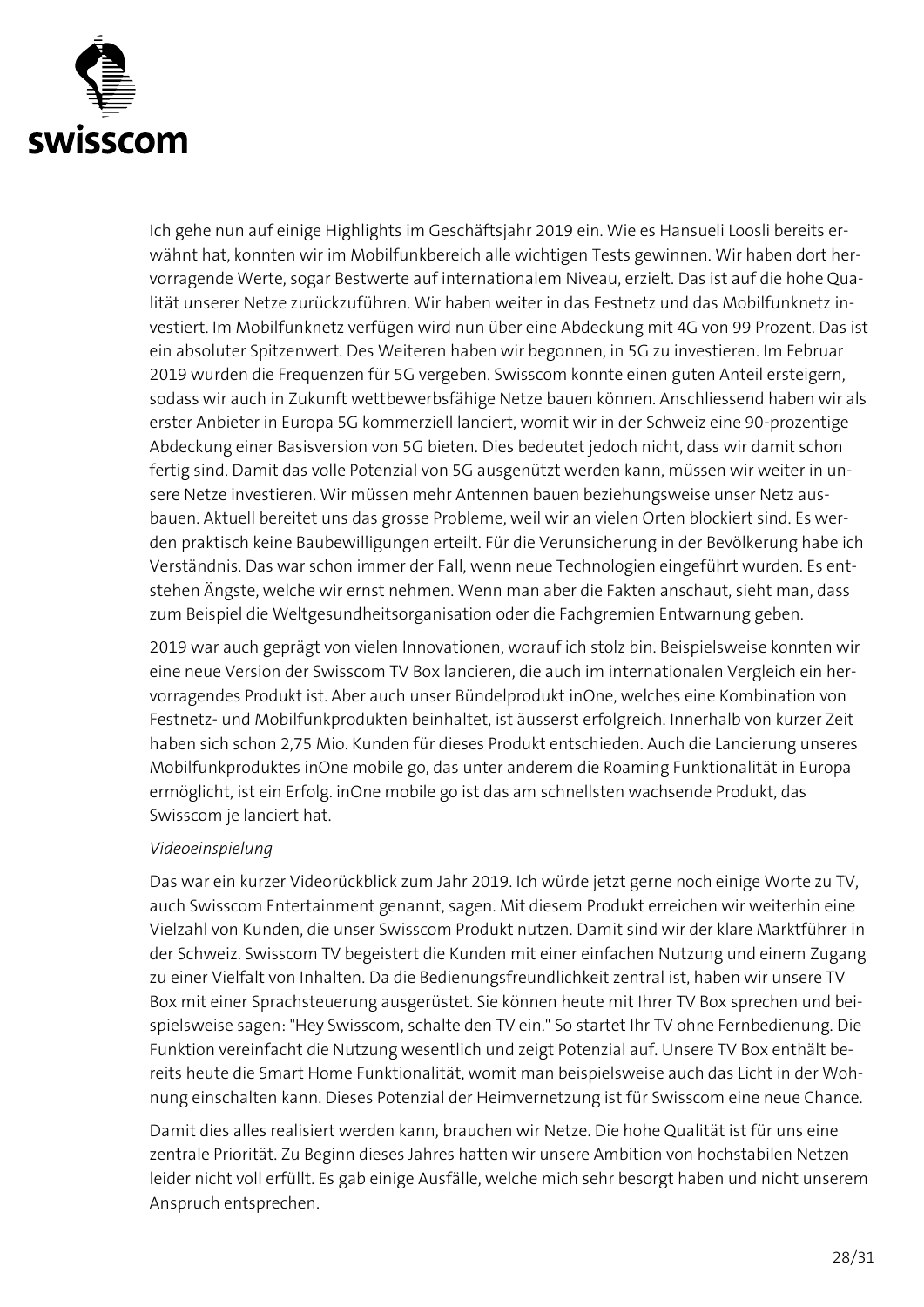

Daher möchte ich hierzu einige Worte sagen. Die gesamte Verfügbarkeit und Stabilität unserer Netze haben sich in den letzten Jahren substanziell verbessert. Beispielsweise sind unsere Ausfallminuten im Festnetzbereich seit 2017 um 30 Prozent gesunken. Für uns und für die Konzernleitung ist es das oberste Ziel, Stabilität zu liefern. Hierbei sprechen wir von den Begriffen Redundanz und Resilienz. Unsere Netze sind redundant ausgelegt, das heisst, wenn eine Komponente ausfällt, so übernimmt die andere. Wenn Sie nun einen Softwarefehler haben, kann das aber selbst bei redundanten Netzen dazu führen, dass diese Redundanz nicht voll greift. Im Normalfall löst vervielfältigte Redundanz das Problem allerdings nicht. Wir und die ganze Industrie müssen viel mehr daran arbeiten, unsere Netze resilienter zu machen. Um das Fachwort Resilienz zu erklären, möchte ich mit einer anderen Branche einen Vergleich ziehen. Es ist ähnlich wie bei einem Auto, welches mit sogenannten Runflat-Reifen ausgestattet ist. Wenn der Reifen Luft verliert, so kann das Auto in einem Notbetrieb mit einem flachen Reifen weiterfahren. Genau derartige Konzepte muss unsere Telekom- und IT-Branche auch bringen, damit wir 7 Tage und 24 Stunden, immer und überall über stabile Netze verfügen.

Das Thema Komplexität bringt eine zweite Herausforderung beim Netzbau und -betrieb mit sich. Es ist schwer vorstellbar, was beim Gebrauch eines Smartphones in unseren Netzen alles passiert. Denn mit diesem Gerät können Sie heute beispielsweise Fernsehen, in die Cloud gehen oder Banking Applikationen abwickeln. Das bedingt eine grosse Komplexität in unseren Netzen, welche Tag für Tag steigt. Ausserdem sinken die Produktlebenszyklen beziehungsweise Lebensdauern der technischen Komponenten permanent. Wo diese Dauer vor zehn Jahren vielleicht acht Jahre betrug, ist sie heute oftmals nur noch drei Jahre. Somit sind wir in einem permanenten Umbau unserer Netze. Um Ihnen dazu ein Beispiel zu geben: Wir machen pro Woche rund 4'000 grosse Wartungssoftwareeingriffe in unseren Netzen. Das ist die Herausforderung, mit der Swisscom kämpft. Wir müssen die Architekturen unserer Netze vereinfachen und die Prozesse mehr automatisieren, sodass die Stabilität weiter steigt. Insgesamt gesehen aber, weist Swisscom eine gute Qualität aus, obschon wir unsere Leistung Anfang Jahr nicht voll erbracht haben.

Zum Festnetzausbau: Auf der Folie sehen Sie eine Darstellung der Schweiz, die zeigt, wie unsere Netze mit den Jahren flächendeckend ultrabreitbandfähig werden. Wir investieren Milliarden in höhere Geschwindigkeiten über hybride Glasfasertechnologien. Unser Versprechen für Ende 2021 ist es, jede Gemeinde modernisiert zu haben. 90 Prozent der Haushalte werden Bandbreiten von 80 Mbit/s und höher haben. 75 Prozent sollen sogar Geschwindigkeiten von über 200 Mbit/s erreichen. Hier sind wir auch im internationalen Vergleich hervorragend positioniert.

Das ist allerdings nicht das Ende unserer Ambition. Wir haben eine Strategie definiert und mit dem Verwaltungsrat verabschiedet. Das Ziel ist es, unser Netz noch schneller und noch verfügbarer zu machen, das heisst mehr Leistung, höhere Zuverlässigkeit, bessere Abdeckung. Konkret bedeutet das, dass unsere Abdeckung mit Glasfasertechnologien bis ins Jahre 2025 verdoppelt wird. 50 – 60 Prozent der Schweiz wird dann das sogenannte Fiber to the Home (FTTH) Produkt haben, wo die Glasfaserleitung bis in den eigenen Haushalt reicht.

Einige Worte zu 5G: Wie bereits erwähnt haben wir heute eine Abdeckung mit 5G von rund 90 Prozent. Jetzt kommen die ersten Smartphones auf den Markt, mit denen man 5G nutzen kann.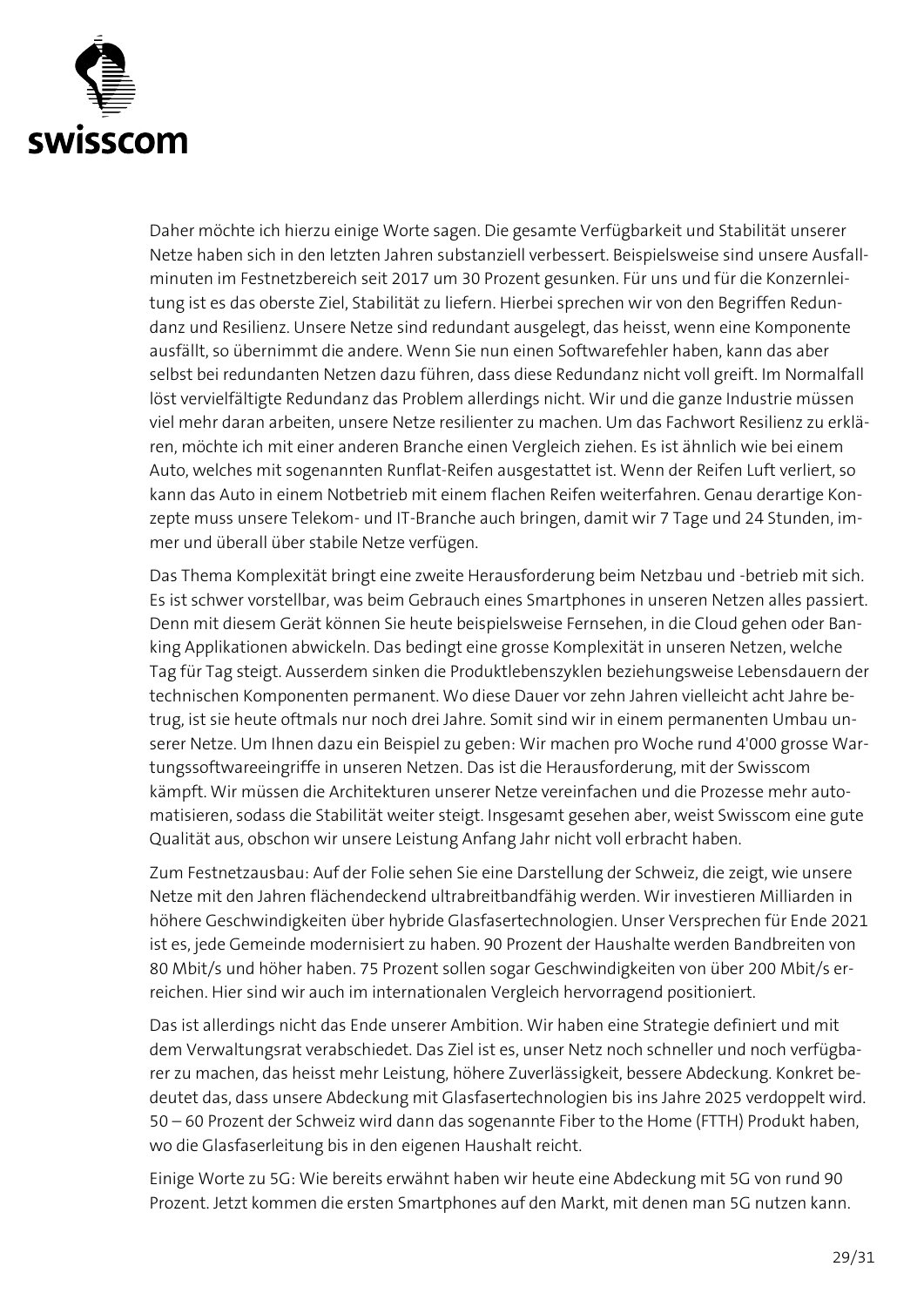

Die Technologie befindet sich somit noch in einem frühen Stadium, wird dann aber Ende des Jahres oder Anfang nächstes Jahr sicher zu einem wesentlich wichtigeren Thema. Obwohl 5G in der Gesellschaft sehr kontrovers diskutiert wird, gibt es keinen Zweifel, dass 5G die neue Technologie im Mobilfunk sein wird. Die Technologie ist effizienter, nachhaltiger und braucht im Vergleich zu älteren Technologien deutlich weniger Energie für die Datenübertragung. Zudem reduziert sie die Strahlenbelastung bei gleichem Nutzungsverhalten. 5G wird auch eine Plattform für Innovationen sein, von welcher unsere Branche geprägt werden wird. Ich mag mich noch sehr gut erinnern, wie wir 3G lanciert haben - UMTS wurde dies auch genannt. Auch dies wurde damals kritisiert. Doch nehmen Sie einmal Ihr Smartphone zur Hand und versuchen Sie, es mit 2G zu nutzen - das wird nicht genügen. Es zeigt sich, dass die 3G Netze einen Innovationsboost gebracht haben. Das ist der Grund, wieso wir Unternehmungen heute aus dem Home-Office betreiben können. Diese Netze sind die Basis für leistungsfähige Infrastrukturen. Deshalb brauchen wir 5G.

Beim Ausbau von 5G sind wir aktuell blockiert. In der Westschweiz zum Beispiel können wir seit Anfang Jahr praktisch gar nicht bauen, was mir Sorgen bereitet. Dies betrifft nicht ausschliesslich 5G - auch bei 4G sind wir eingeschränkt. Der Datenkonsum steigt währenddessen aber weiter. Es ist eine Sache der Zeit, bis es in unseren Netzen zu Datenstaus kommt, wenn wir nicht bauen können. Deshalb muss die Schweiz alles daransetzen, dass wir diesen Knoten lösen und unsere Netze ausbauen können.

Zu Fastweb: Unsere Tochterunternehmung in Italien hat ein gutes Jahr hinter sich. Wir konnten in allen Segmenten wachsen und eine sehr solide und gute Leistung erbringen. Sie sehen beispielsweise auf der Folie, dass wir im Breitband-Bereich um 4 Prozent gewachsen sind. Im Mobilfunk, wo wir neu eingestiegen sind, konnten wir sogar um 26 Prozent wachsen. Dies führt zu einer Umsatzsteigerung von 5 Prozent. Wir machen heute EUR 2,2 Mrd. Umsatz in Italien. Der Betriebsgewinn vor Abschreibungen, Zinsen und Amortisation beträgt EUR 750 Mio. – 8 Prozent höher als im Vorjahr.

Auf unsere Herausforderungen möchte ich nur kurz eingehen. Der Markt ist sicher eine unserer grossen Herausforderungen; er ist nicht nur von der nationalen, sondern viel mehr auch von der internationalen Konkurrenz geprägt. Zum Beispiel im TV-Bereich zeichnet sich internationale Konkurrenz ab. Wir müssen uns in diesem Bereich positionieren und ich bin zuversichtlich, dass wir das schaffen werden. Unser Markt wird einerseits weiterhin von grossen Investitionen und andererseits sicher auch im politischen Bereich von einem anspruchsvollen Umfeld betreffend den Bau von Mobilfunknetzen abhängig sein.

Was uns zurzeit sehr beschäftigt, ist die aktuelle Coronavirus-Krise - wer hätte sich vor zwei Monaten denken können, jetzt in solch einer Situation zu sein? Was für mich erstaunlich ist und worauf ich auch etwas stolz bin, ist die Entwicklung von Swisscom. Wir haben es geschafft, innerhalb kürzester Zeit 85 Prozent der Swisscom aus dem Home-Office ohne Leistungseinbruch zu betreiben. Und das zeigt auch das Potenzial der Digitalisierung. Der Ausblick auf unser Geschäft im 2020 ist noch unklar, aber wir beschäftigen uns mithilfe von Taskforces intensiv damit. Primär wird die Entwicklung von der Dauer dieser Krise und der Wirksamkeit der vom Bundesrat oder auch von der Wirtschaft getroffenen Massnahmen abhängig sein.